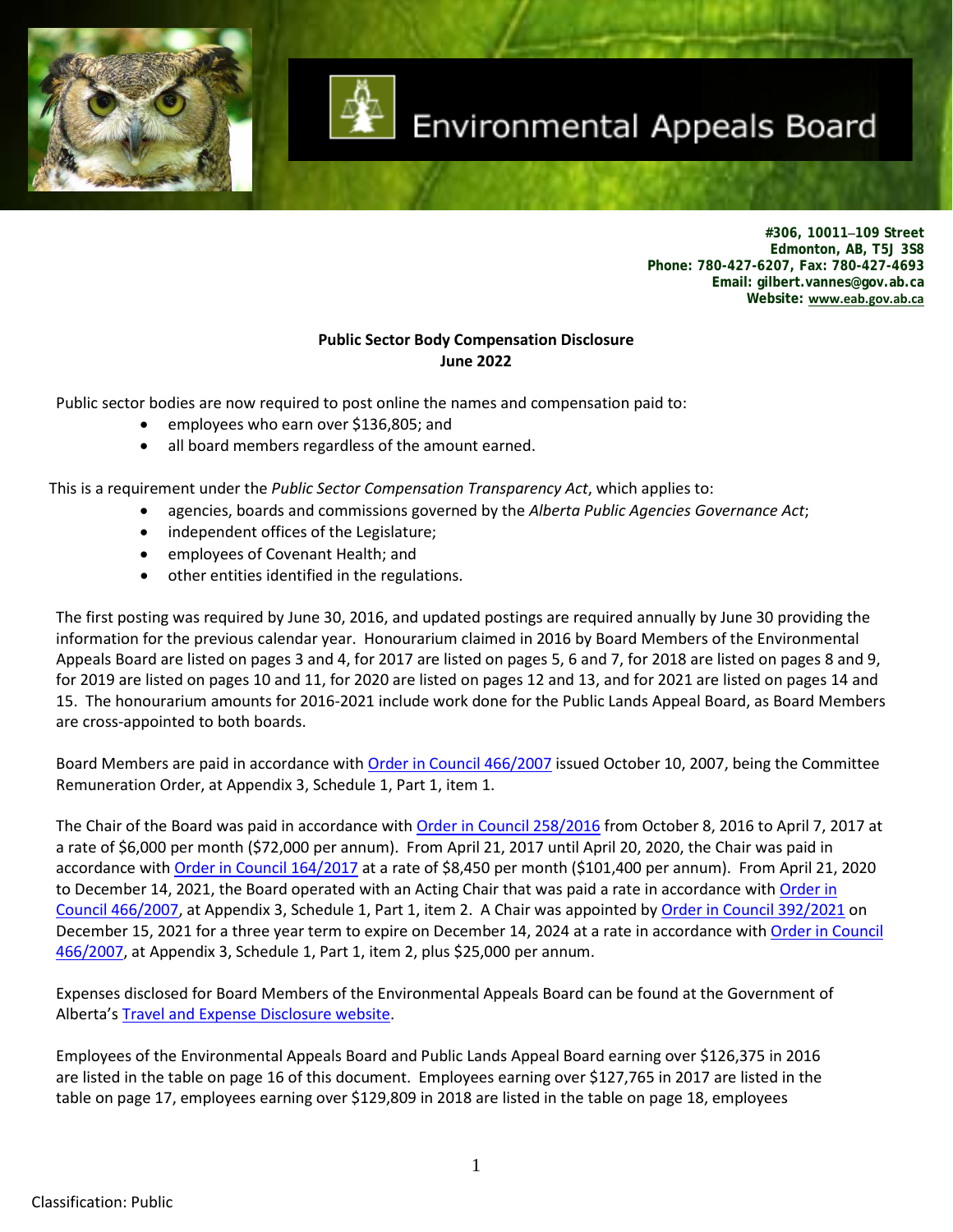earning over \$132,924 in 2019 are listed in the table on pages 19 and 20, employees earning over \$135,317 in 2020 are listed in the table on page 22, and employees earning over \$136,805 in 2021 are listed in the table on page 23 and 24. These employees are also listed on the Government of Alberta's [Salary and Severance](http://www.alberta.ca/salary-disclosure.aspx)  [Disclosure](http://www.alberta.ca/salary-disclosure.aspx) website.

You can access the Government of Alberta's Consolidated Public Sector Body Compensation Database at: [Consolidated](https://www.alberta.ca/public-sector-body-compensation-disclosure.aspx)  [Public Sector Body Compensation Database.](https://www.alberta.ca/public-sector-body-compensation-disclosure.aspx)

Information on Public Sector Compensation Transparency can be found on the website for Treasury Board and Finance at: [Public Sector Compensation Transparency.](https://www.alberta.ca/public-sector-body-compensation-disclosure.aspx)

Questions regarding compensation and disclosure are to be directed to Gilbert Van Nes, General Counsel and Settlement Officer, Environmental Appeals Board, phone 780-427-6207, fax 780-427-4693, email [gilbert.vannes@gov.ab.ca,](mailto:gilbert.vannes@gov.ab.ca) #306, 10011-109 Street, Edmonton, Alberta, T5J 3S8.

Information about the Environmental Appeals Board can be found a[t www.eab.gov.ab.ca.](http://www.eab.gov.ab.ca/)

Data for the 2015 disclosure has been removed. If you require data for 2015, please contact the Board.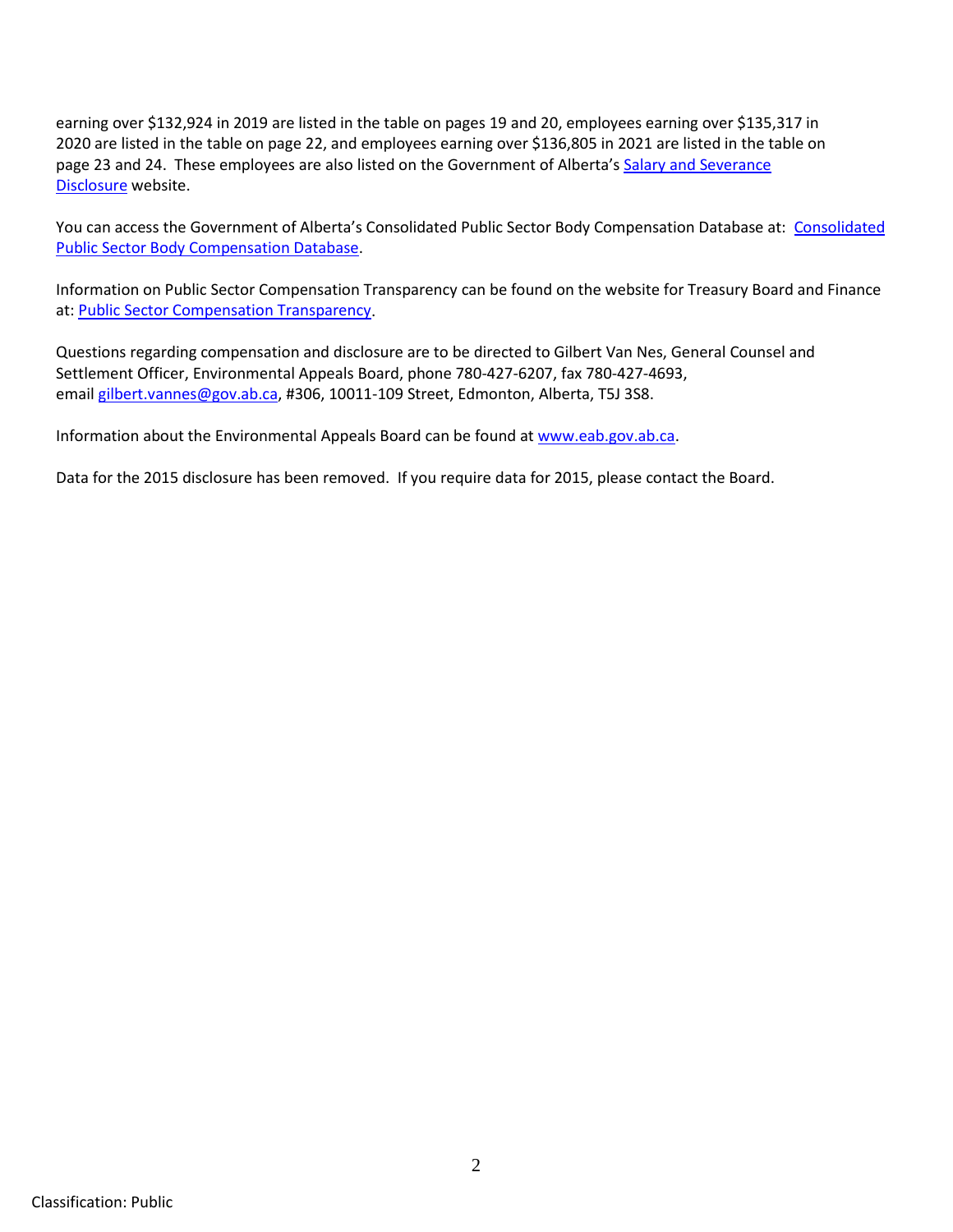| <b>Public Sector</b><br><b>Body</b>          | <b>Name</b>                 | <b>Position</b>                 | Year | Compensation $1$ | Other <sup>2</sup> | Severance <sup>3</sup> | Attachments <sup>4</sup> |
|----------------------------------------------|-----------------------------|---------------------------------|------|------------------|--------------------|------------------------|--------------------------|
| <b>Environmental</b><br><b>Appeals Board</b> | MacWilliam, Alex            | <b>Board Member &amp; Chair</b> | 2016 | \$72,000.00      | \$0.00             | \$0.00                 |                          |
| <b>Environmental</b><br><b>Appeals Board</b> | Ballachey,<br><b>Brenda</b> | <b>Board Member</b>             | 2016 | \$2,562.00       | \$0.00             | \$0.00                 |                          |
| <b>Environmental</b><br><b>Appeals Board</b> | Barlishen, Jim              | <b>Board Member</b>             | 2016 | \$5,679.00       | \$0.00             | \$0.00                 |                          |
| <b>Environmental</b><br><b>Appeals Board</b> | Barker, Margaret            | <b>Board Member</b>             | 2016 | \$2,463.00       | \$0.00             | \$0.00                 |                          |
| <b>Environmental</b><br><b>Appeals Board</b> | Evans, David                | <b>Board Member</b>             | 2016 | \$9,487.00       | \$0.00             | \$0.00                 |                          |
| <b>Environmental</b><br><b>Appeals Board</b> | Fox, AJ                     | <b>Board Member</b>             | 2016 | \$13,058.00      | \$0.00             | \$0.00                 |                          |
| <b>Environmental</b><br><b>Appeals Board</b> | Kennedy, Alan               | <b>Board Member</b>             | 2016 | \$13,790.00      | \$0.00             | \$0.00                 |                          |
| <b>Environmental</b><br><b>Appeals Board</b> | McAvity, Eric               | <b>Board Member</b>             | 2016 | \$17,829.00      | \$0.00             | \$0.00                 |                          |
| <b>Environmental</b><br><b>Appeals Board</b> | McRory, Susan               | <b>Board Member</b>             | 2016 | \$3,054.00       | \$0.00             | \$0.00                 |                          |
| <b>Environmental</b><br><b>Appeals Board</b> | Mullick, Anjum              | <b>Board Member</b>             | 2016 | \$3,798.00       | \$0.00             | \$0.00                 |                          |
| <b>Environmental</b><br><b>Appeals Board</b> | Powter, Chris               | <b>Board Member</b>             | 2016 | \$3,645.00       | \$0.00             | \$0.00                 |                          |
| <b>Environmental</b><br><b>Appeals Board</b> | Tywoniuk, Nick              | <b>Board Member</b>             | 2016 | \$21,305.00      | \$0.00             | \$0.00                 |                          |

1. Compensation: Income plus taxable benefits paid to member or employee. Excludes severance.

2. Other (non-monetary benefits): Non-taxable benefits, includes public sector body's share of pension and other contributions.

3. Severance: Includes payments when employment or member's appointment ends or retiring allowance.

4. Attachments: An employment contract or severance agreement for certain designated employees or members. If neither document is applicable, no attachment is posted.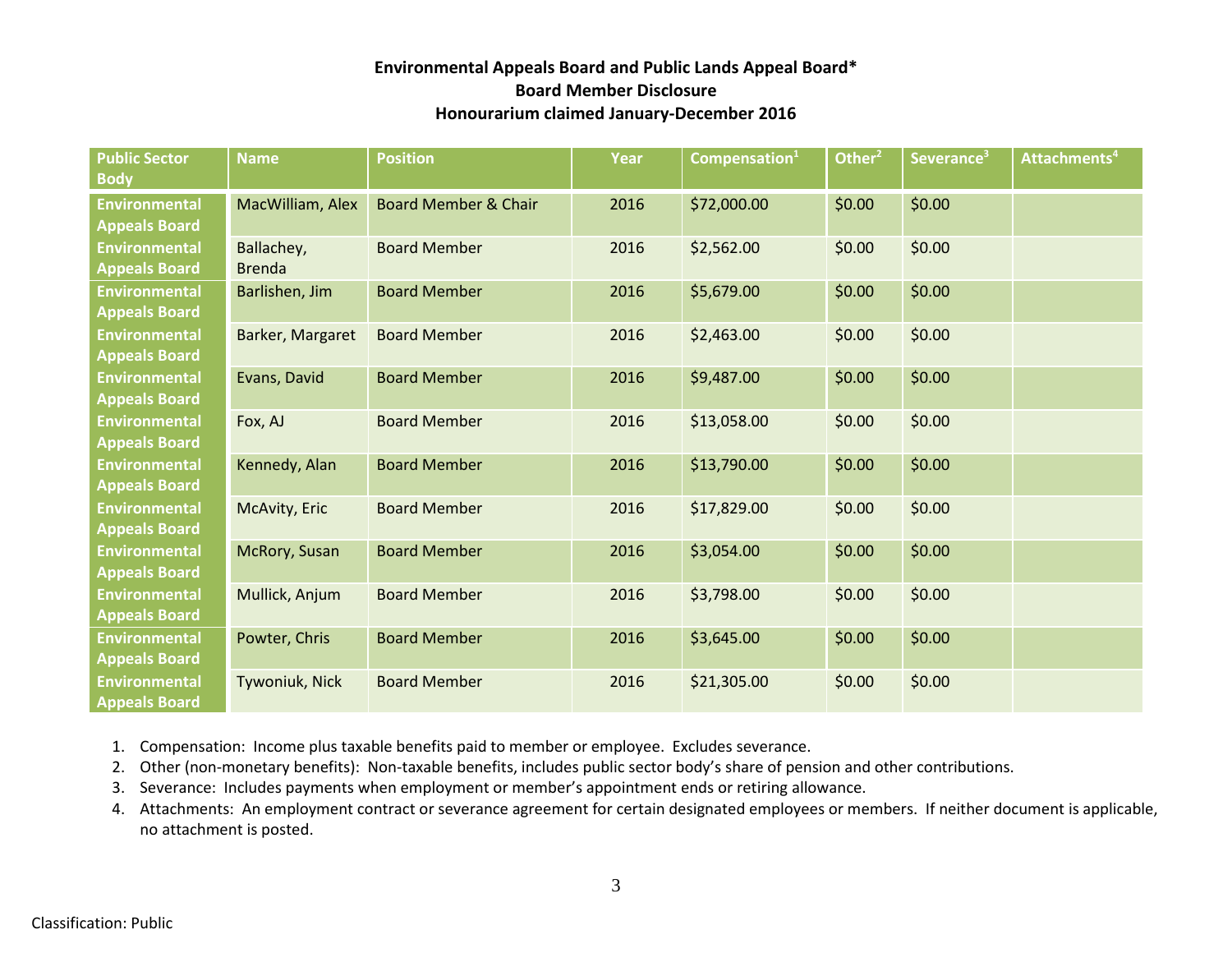\* Honourarium amounts for Board Members include work done for the Public Lands Appeal Board, as the Board Members are cross-appointed to both boards. The Chair of the Environmental Appeals Board is responsible to the Minister of Environment and Parks for the operation of the Public Lands Appeal Board.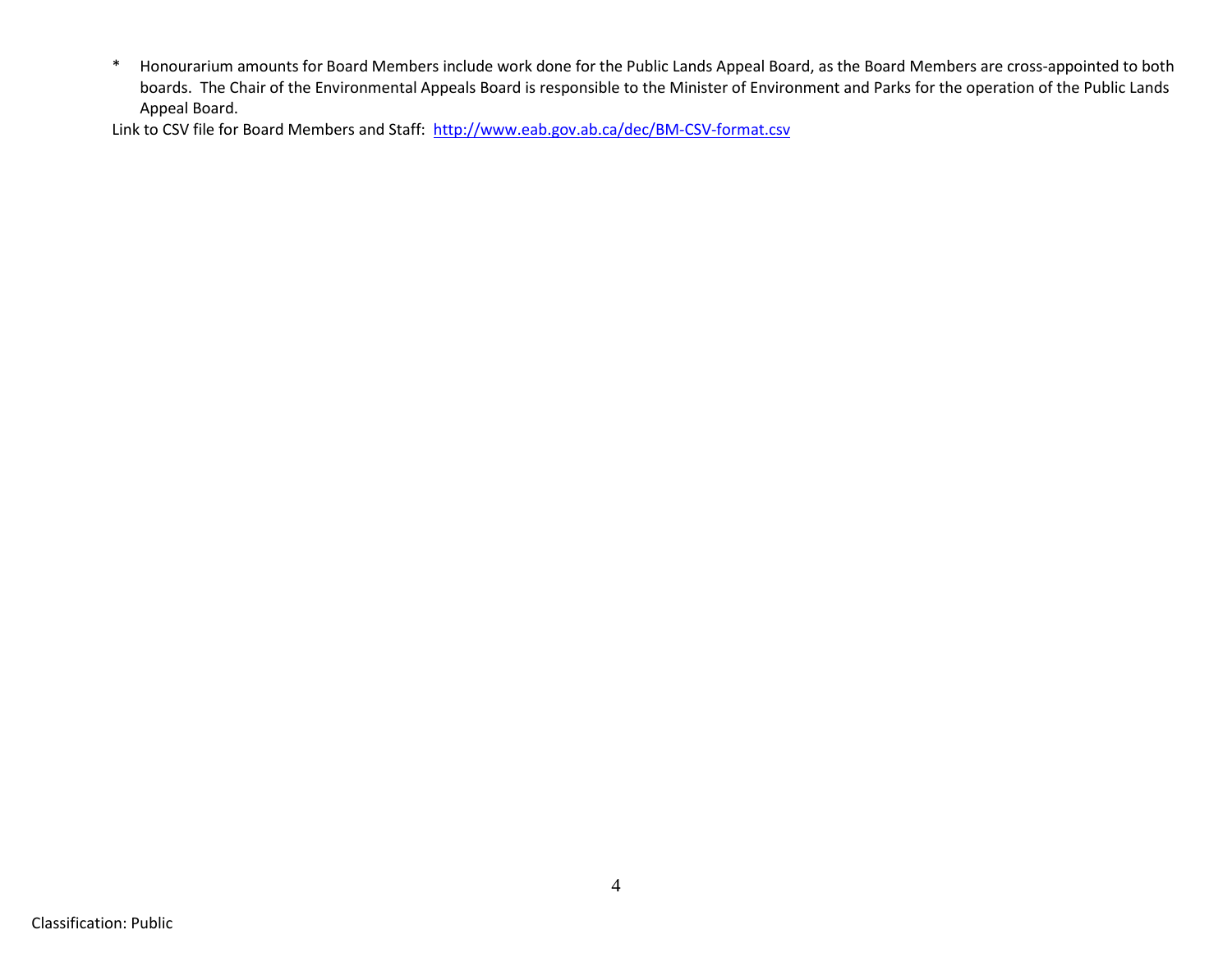| <b>Public Sector</b><br><b>Body</b>                                                         | <b>Name</b>                 | <b>Position</b>                 | Year | Compensation <sup>1</sup> | Other <sup>2</sup> | Severance <sup>3</sup> | Attachments <sup>4</sup> |
|---------------------------------------------------------------------------------------------|-----------------------------|---------------------------------|------|---------------------------|--------------------|------------------------|--------------------------|
| <b>Environmental</b><br><b>Appeals Board</b>                                                | MacWilliam, Alex            | <b>Board Member &amp; Chair</b> | 2017 | \$92,416.60               | \$0.00             | \$0.00                 |                          |
| <b>Environmental</b><br><b>Appeals Board/</b><br><b>Public Lands</b><br><b>Appeal Board</b> | Ballachey,<br><b>Brenda</b> | <b>Board Member</b>             | 2017 | \$15,927.00               | \$0.00             | \$0.00                 |                          |
| <b>Environmental</b><br><b>Appeals Board/</b><br><b>Public Lands</b><br><b>Appeal Board</b> | Barlishen, Jim              | <b>Board Member</b>             | 2017 | \$7,468.00                | \$0.00             | \$0.00                 |                          |
| <b>Environmental</b><br><b>Appeals Board/</b><br><b>Public Lands</b><br><b>Appeal Board</b> | Barker, Margaret            | <b>Board Member</b>             | 2017 | \$16,733.00               | \$0.00             | \$0.00                 |                          |
| <b>Environmental</b><br><b>Appeals Board/</b><br><b>Public Lands</b><br><b>Appeal Board</b> | Bews, Tamara                | <b>Board Member</b>             | 2017 | \$5,068.00                | \$0.00             | \$0.00                 |                          |
| <b>Environmental</b><br><b>Appeals Board/</b><br><b>Public Lands</b><br><b>Appeal Board</b> | Evans, David                | <b>Board Member</b>             | 2017 | \$7,878.00                | \$0.00             | \$0.00                 |                          |
| <b>Environmental</b><br><b>Appeals Board/</b><br><b>Public Lands</b><br><b>Appeal Board</b> | Fox, AJ                     | <b>Board Member</b>             | 2017 | \$14,487.00               | \$0.00             | \$0.00                 |                          |
| <b>Environmental</b><br><b>Appeals Board/</b><br><b>Public Lands</b><br><b>Appeal Board</b> | Goos, Tim                   | <b>Board Member</b>             | 2017 | \$3,180.00                | \$0.00             | \$0.00                 |                          |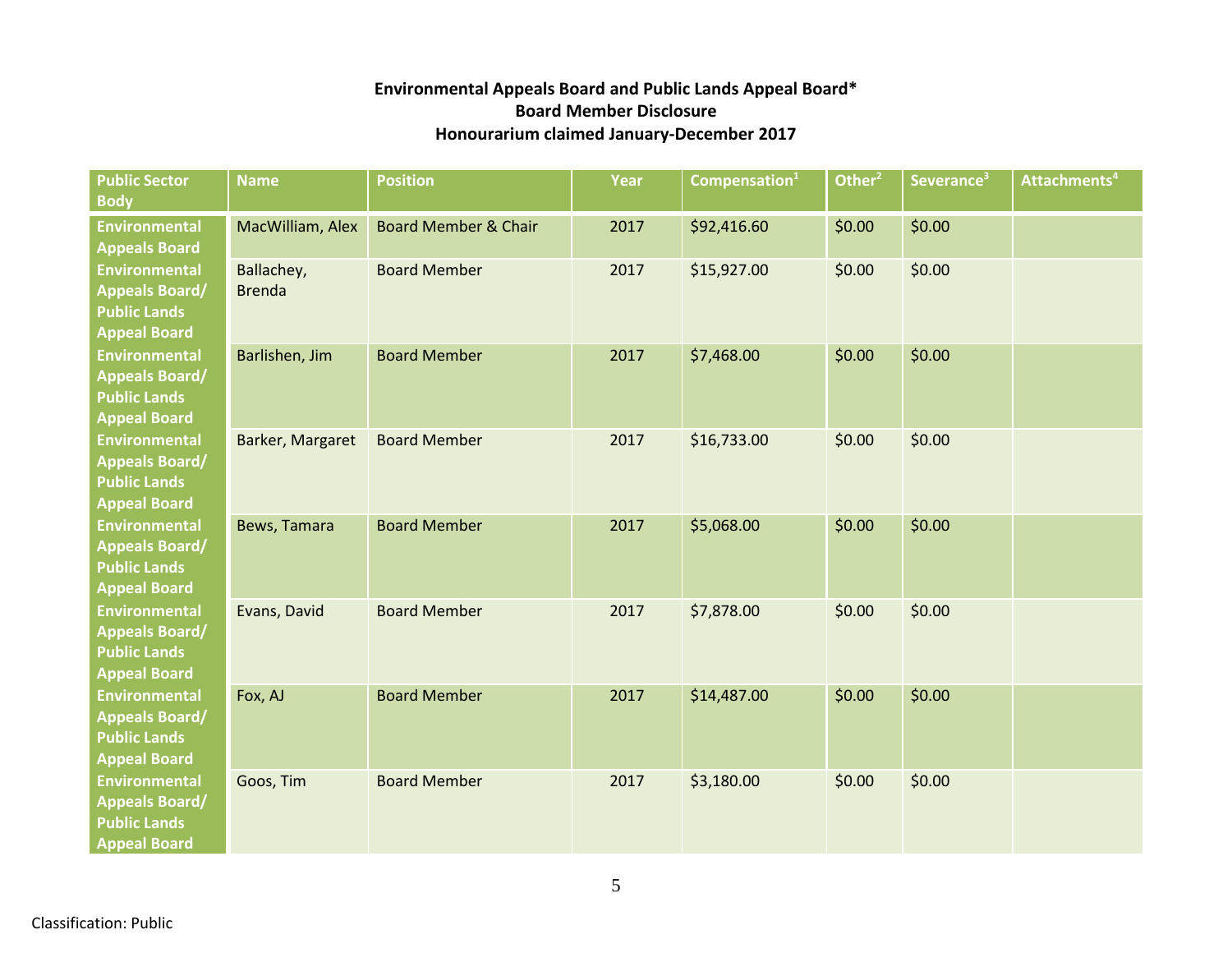| <b>Environmental</b><br><b>Appeals Board/</b><br><b>Public Lands</b><br><b>Appeal Board</b> | Kennedy, Alan  | <b>Board Member</b> | 2017 | \$6,788.00  | \$0.00 | \$0.00 |  |
|---------------------------------------------------------------------------------------------|----------------|---------------------|------|-------------|--------|--------|--|
| <b>Environmental</b><br><b>Appeals Board/</b><br><b>Public Lands</b><br><b>Appeal Board</b> | McAvity, Eric  | <b>Board Member</b> | 2017 | \$21,623.00 | \$0.00 | \$0.00 |  |
| <b>Environmental</b><br><b>Appeals Board/</b><br><b>Public Lands</b><br><b>Appeal Board</b> | McGee, Dave    | <b>Board Member</b> | 2017 | \$4,515.00  | \$0.00 | \$0.00 |  |
| <b>Environmental</b><br><b>Appeals Board/</b><br><b>Public Lands</b><br><b>Appeal Board</b> | McRory, Susan  | <b>Board Member</b> | 2017 | \$18,622.00 | \$0.00 | \$0.00 |  |
| Environmental<br><b>Appeals Board/</b><br><b>Public Lands</b><br><b>Appeal Board</b>        | Mullick, Anjum | <b>Board Member</b> | 2017 | \$18,938.00 | \$0.00 | \$0.00 |  |
| <b>Environmental</b><br><b>Appeals Board/</b><br><b>Public Lands</b><br><b>Appeal Board</b> | Powter, Chris  | <b>Board Member</b> | 2017 | \$9,290.00  | \$0.00 | \$0.00 |  |
| <b>Environmental</b><br><b>Appeals Board/</b><br><b>Public Lands</b><br><b>Appeal Board</b> | Tywoniuk, Nick | <b>Board Member</b> | 2017 | \$15,464.00 | \$0.00 | \$0.00 |  |

1. Compensation: Income plus taxable benefits paid to member or employee. Excludes severance.

2. Other (non-monetary benefits): Non-taxable benefits, includes public sector body's share of pension and other contributions.

3. Severance: Includes payments when employment or member's appointment ends or retiring allowance.

4. Attachments: An employment contract or severance agreement for certain designated employees or members. If neither document is applicable, no attachment is posted.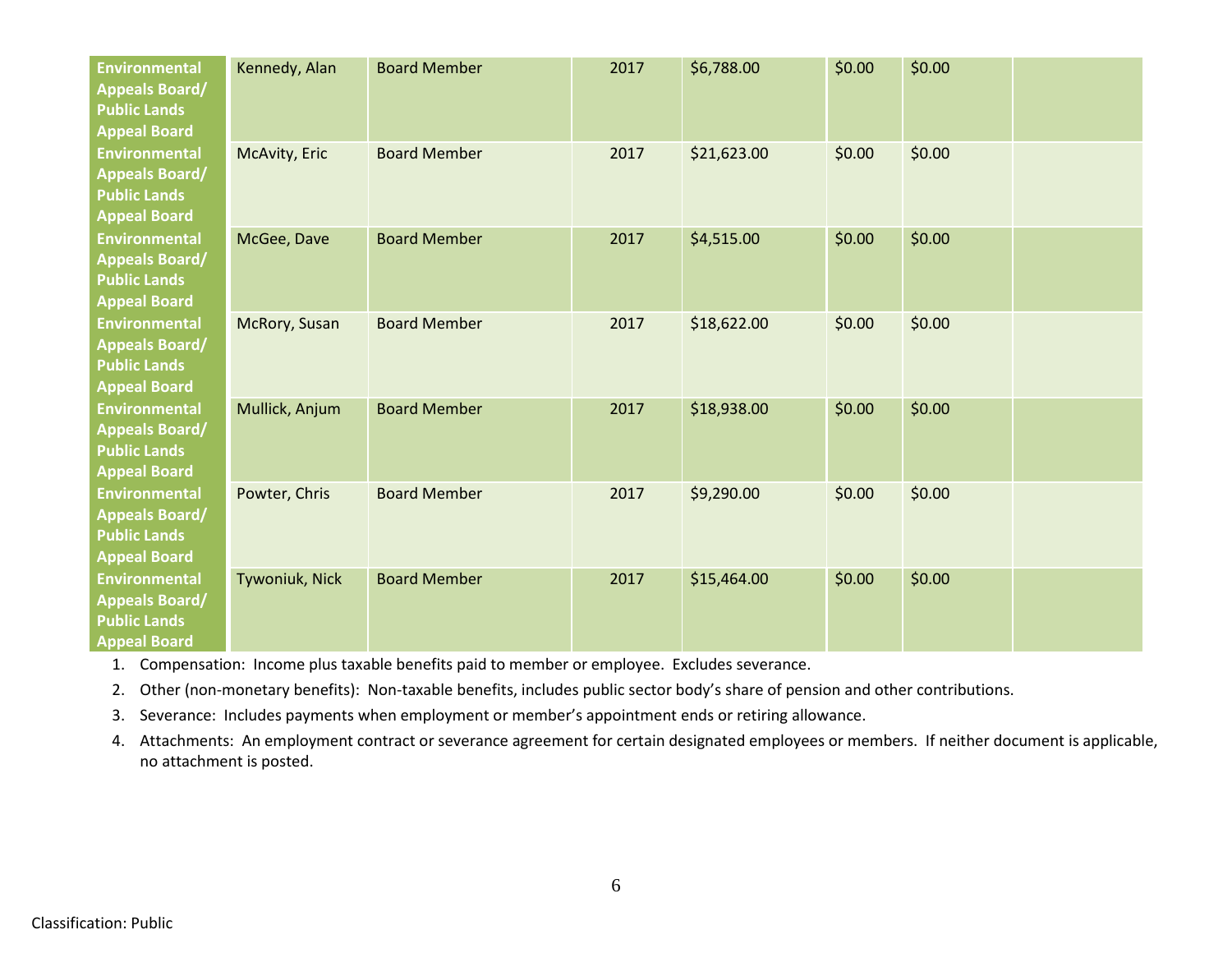\* Honourarium amounts for Board Members include work done for the Public Lands Appeal Board, as the Board Members are cross-appointed to both boards. The Chair of the Environmental Appeals Board is responsible to the Minister of Environment and Parks for the operation of the Public Lands Appeal Board.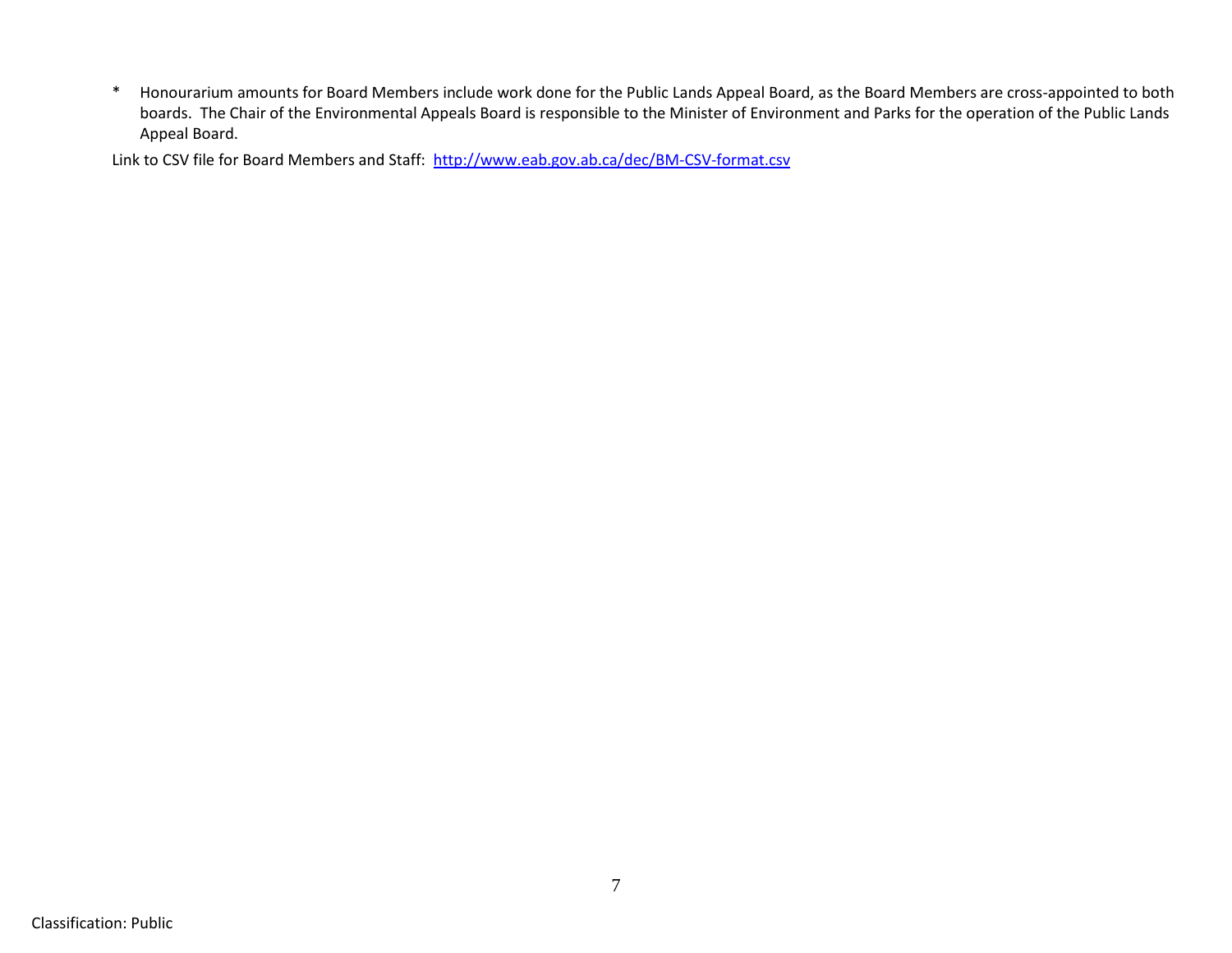| <b>Public Sector</b><br><b>Body</b>                                                         | <b>Name</b>                 | <b>Position</b>                 | Year | Compensation $^1$ | Other $^2$ | Severance <sup>3</sup> | Attachments <sup>4</sup> |
|---------------------------------------------------------------------------------------------|-----------------------------|---------------------------------|------|-------------------|------------|------------------------|--------------------------|
| <b>Environmental</b><br><b>Appeals Board</b>                                                | MacWilliam, Alex            | <b>Board Member &amp; Chair</b> | 2018 | \$101,400.00      | \$0.00     | \$0.00                 |                          |
| <b>Environmental</b><br><b>Appeals Board/</b><br><b>Public Lands</b><br><b>Appeal Board</b> | Ballachey,<br><b>Brenda</b> | <b>Board Member</b>             | 2018 | \$13,575.00       | \$0.00     | \$0.00                 |                          |
| <b>Environmental</b><br><b>Appeals Board/</b><br><b>Public Lands</b><br><b>Appeal Board</b> | Barker, Margaret            | <b>Board Member</b>             | 2018 | \$34,580.00       | \$0.00     | \$0.00                 |                          |
| <b>Environmental</b><br><b>Appeals Board/</b><br><b>Public Lands</b><br><b>Appeal Board</b> | Bews, Tamara                | <b>Board Member</b>             | 2018 | \$11,017.00       | \$0.00     | \$0.00                 |                          |
| <b>Environmental</b><br><b>Appeals Board/</b><br><b>Public Lands</b><br><b>Appeal Board</b> | Fox, AJ                     | <b>Board Member</b>             | 2018 | \$9,130.00        | \$0.00     | \$0.00                 |                          |
| <b>Environmental</b><br><b>Appeals Board/</b><br><b>Public Lands</b><br><b>Appeal Board</b> | Goos, Tim                   | <b>Board Member</b>             | 2018 | \$14,181.00       | \$0.00     | \$0.00                 |                          |
| <b>Environmental</b><br><b>Appeals Board/</b><br><b>Public Lands</b><br><b>Appeal Board</b> | Lacasse, Line               | <b>Board Member</b>             | 2018 | \$1,281.00        | \$0.00     | \$0.00                 |                          |
| <b>Environmental</b><br><b>Appeals Board/</b><br><b>Public Lands</b><br><b>Appeal Board</b> | McAvity, Eric               | <b>Board Member</b>             | 2018 | \$14,247.00       | \$0.00     | \$0.00                 |                          |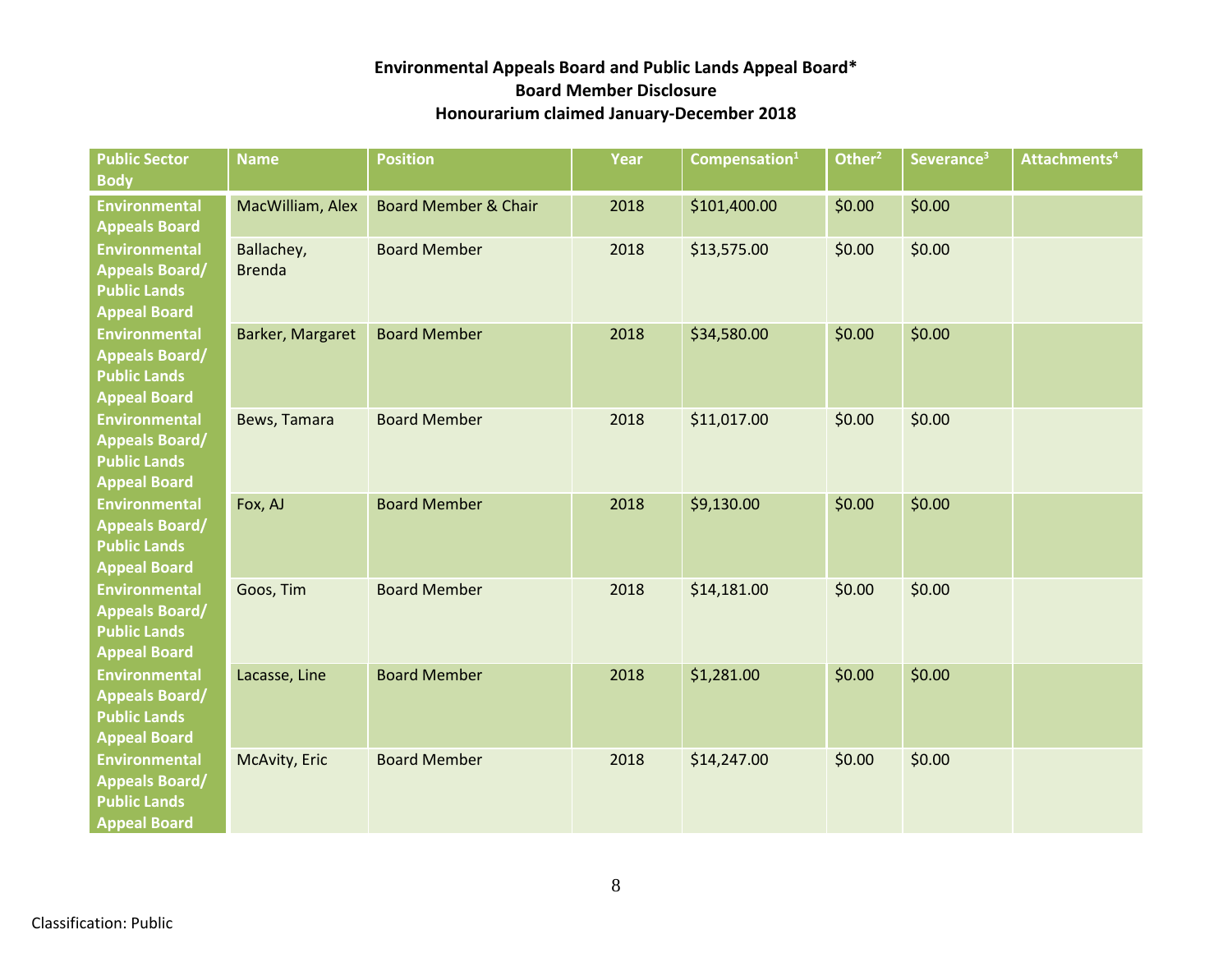| <b>Environmental</b><br><b>Appeals Board/</b><br><b>Public Lands</b><br><b>Appeal Board</b> | McGee, Dave    | <b>Board Member</b> | 2018 | \$27,831.00 | \$0.00 | \$0.00 |  |
|---------------------------------------------------------------------------------------------|----------------|---------------------|------|-------------|--------|--------|--|
| <b>Environmental</b><br><b>Appeals Board/</b><br><b>Public Lands</b><br><b>Appeal Board</b> | McRory, Susan  | <b>Board Member</b> | 2018 | \$7,657.00  | \$0.00 | \$0.00 |  |
| Environmental<br><b>Appeals Board/</b><br><b>Public Lands</b><br><b>Appeal Board</b>        | Mullick, Anjum | <b>Board Member</b> | 2018 | \$11,679.00 | \$0.00 | \$0.00 |  |
| Environmental<br><b>Appeals Board/</b><br><b>Public Lands</b><br><b>Appeal Board</b>        | Palmer, Sarah  | <b>Board Member</b> | 2018 | \$1,571.00  | \$0.00 | \$0.00 |  |
| <b>Environmental</b><br><b>Appeals Board/</b><br><b>Public Lands</b><br><b>Appeal Board</b> | Powter, Chris  | <b>Board Member</b> | 2018 | \$1,472.00  | \$0.00 | \$0.00 |  |
| <b>Environmental</b><br><b>Appeals Board/</b><br><b>Public Lands</b><br><b>Appeal Board</b> | Tywoniuk, Nick | <b>Board Member</b> | 2018 | \$27,878.00 | \$0.00 | \$0.00 |  |

- 1. Compensation: Income plus taxable benefits paid to member or employee. Excludes severance.
- 2. Other (non-monetary benefits): Non-taxable benefits, includes public sector body's share of pension and other contributions.
- 3. Severance: Includes payments when employment or member's appointment ends or retiring allowance.
- 4. Attachments: An employment contract or severance agreement for certain designated employees or members. If neither document is applicable, no attachment is posted.
- \* Honourarium amounts for Board Members include work done for the Public Lands Appeal Board, as the Board Members are cross-appointed to both boards. The Chair of the Environmental Appeals Board is responsible to the Minister of Environment and Parks for the operation of the Public Lands Appeal Board.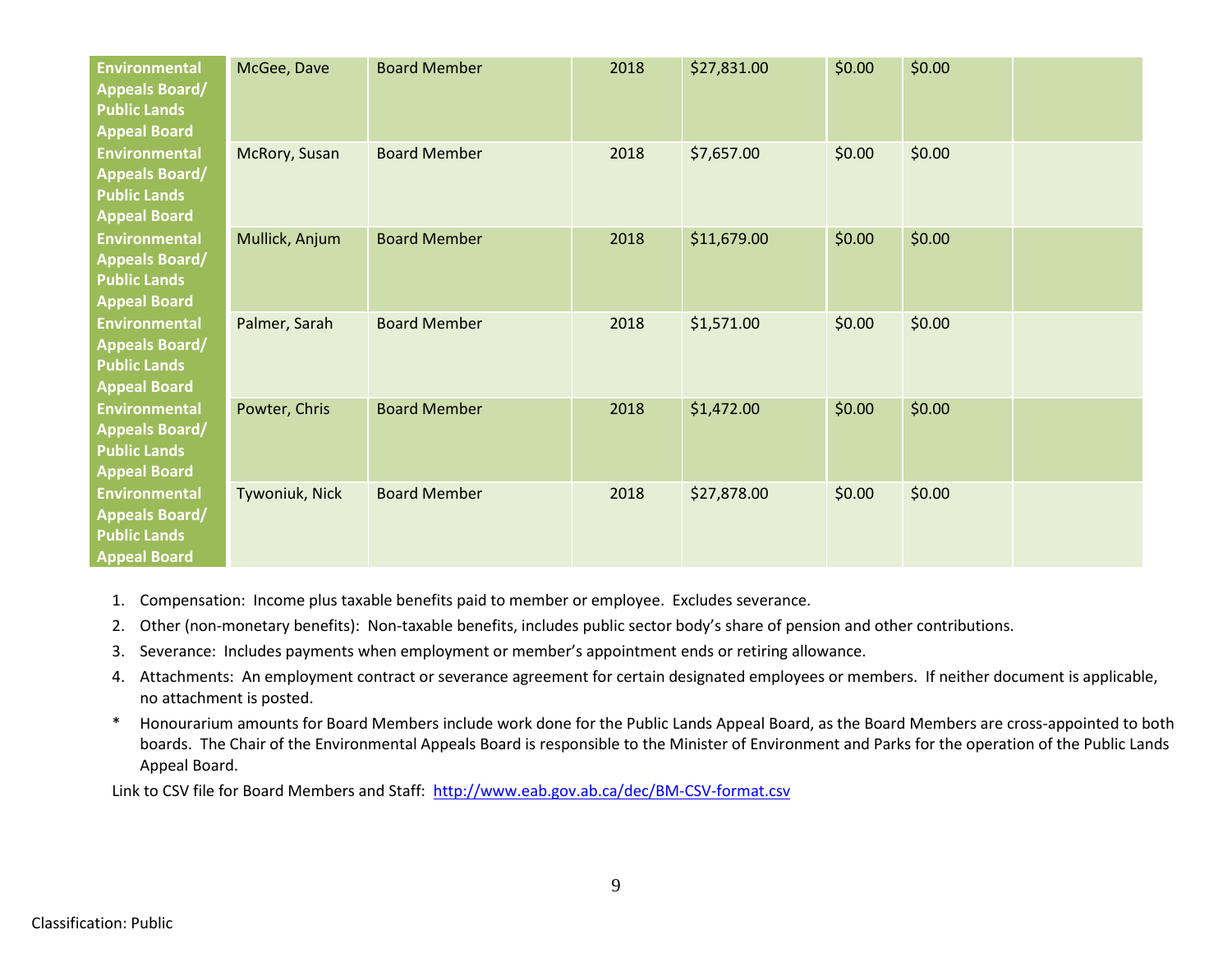| <b>Public Sector</b><br><b>Body</b>                                                         | <b>Name</b>                 | <b>Position</b>                 | Year | Compensation $1$ | Other $\overline{r^2}$ | Severance <sup>3</sup> | Attachments <sup>4</sup> |
|---------------------------------------------------------------------------------------------|-----------------------------|---------------------------------|------|------------------|------------------------|------------------------|--------------------------|
| <b>Environmental</b><br><b>Appeals Board</b>                                                | MacWilliam, Alex            | <b>Board Member &amp; Chair</b> | 2019 | \$101,400.00     | \$0.00                 | \$0.00                 |                          |
| <b>Environmental</b><br><b>Appeals Board/</b><br><b>Public Lands</b><br><b>Appeal Board</b> | Ballachey,<br><b>Brenda</b> | <b>Board Member</b>             | 2019 | \$10,674.00      | \$0.00                 | \$0.00                 |                          |
| <b>Environmental</b><br><b>Appeals Board/</b><br><b>Public Lands</b><br><b>Appeal Board</b> | Barker, Margaret            | <b>Board Member</b>             | 2019 | \$27,610.00      | \$0.00                 | \$0.00                 |                          |
| <b>Environmental</b><br><b>Appeals Board/</b><br><b>Public Lands</b><br><b>Appeal Board</b> | Bews, Tamara                | <b>Board Member</b>             | 2019 | \$15,526.00      | \$0.00                 | \$0.00                 |                          |
| <b>Environmental</b><br><b>Appeals Board/</b><br><b>Public Lands</b><br><b>Appeal Board</b> | Goos, Tim                   | <b>Board Member</b>             | 2019 | \$11,270.00      | \$0.00                 | \$0.00                 |                          |
| <b>Environmental</b><br><b>Appeals Board/</b><br><b>Public Lands</b><br><b>Appeal Board</b> | Lacasse, Line               | <b>Board Member</b>             | 2019 | \$6,048.00       | \$0.00                 | \$0.00                 |                          |
| <b>Environmental</b><br><b>Appeals Board/</b><br><b>Public Lands</b><br><b>Appeal Board</b> | McGee, Dave                 | <b>Board Member</b>             | 2019 | \$12,775.00      | \$0.00                 | \$0.00                 |                          |
| <b>Environmental</b><br><b>Appeals Board/</b><br><b>Public Lands</b><br><b>Appeal Board</b> | Mullick, Anjum              | <b>Board Member</b>             | 2019 | \$20,792.00      | \$0.00                 | \$0.00                 |                          |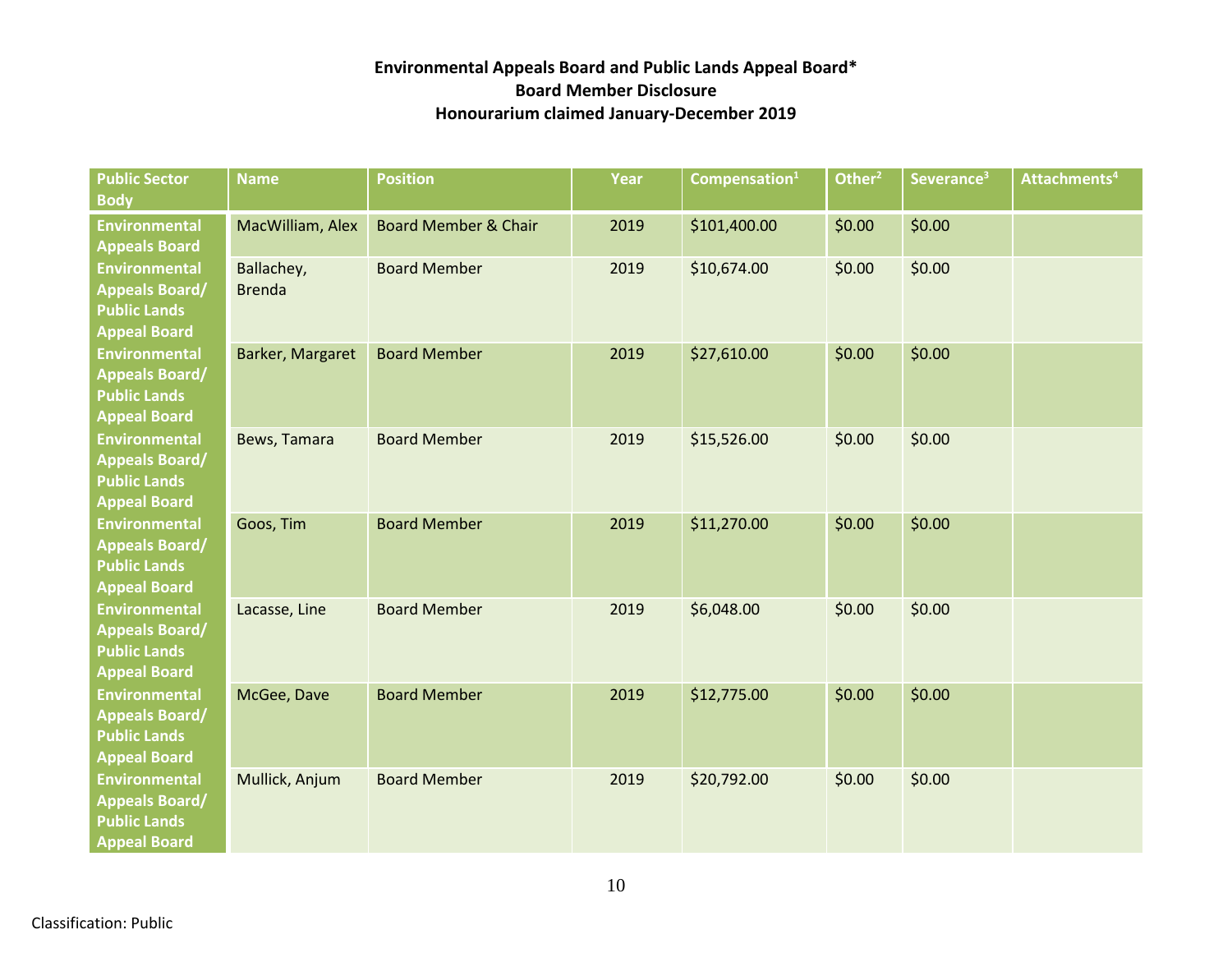| <b>Environmental</b><br><b>Appeals Board/</b><br><b>Public Lands</b><br><b>Appeal Board</b> | Palmer, Sarah  | <b>Board Member</b> | 2019 | \$6,605.00  | \$0.00 | \$0.00 |  |
|---------------------------------------------------------------------------------------------|----------------|---------------------|------|-------------|--------|--------|--|
| <b>Environmental</b><br><b>Appeals Board/</b><br><b>Public Lands</b><br><b>Appeal Board</b> | Powter, Chris  | <b>Board Member</b> | 2019 | \$11,891.00 | \$0.00 | \$0.00 |  |
| <b>Environmental</b><br><b>Appeals Board/</b><br><b>Public Lands</b><br><b>Appeal Board</b> | Tywoniuk, Nick | <b>Board Member</b> | 2019 | \$9,889.00  | \$0.00 | \$0.00 |  |

- 1. Compensation: Income plus taxable benefits paid to member or employee. Excludes severance.
- 2. Other (non-monetary benefits): Non-taxable benefits, includes public sector body's share of pension and other contributions.
- 3. Severance: Includes payments when employment or member's appointment ends or retiring allowance.
- 4. Attachments: An employment contract or severance agreement for certain designated employees or members. If neither document is applicable, no attachment is posted.
- \* Honourarium amounts for Board Members include work done for the Public Lands Appeal Board, as the Board Members are cross-appointed to both boards. The Chair of the Environmental Appeals Board is responsible to the Minister of Environment and Parks for the operation of the Public Lands Appeal Board.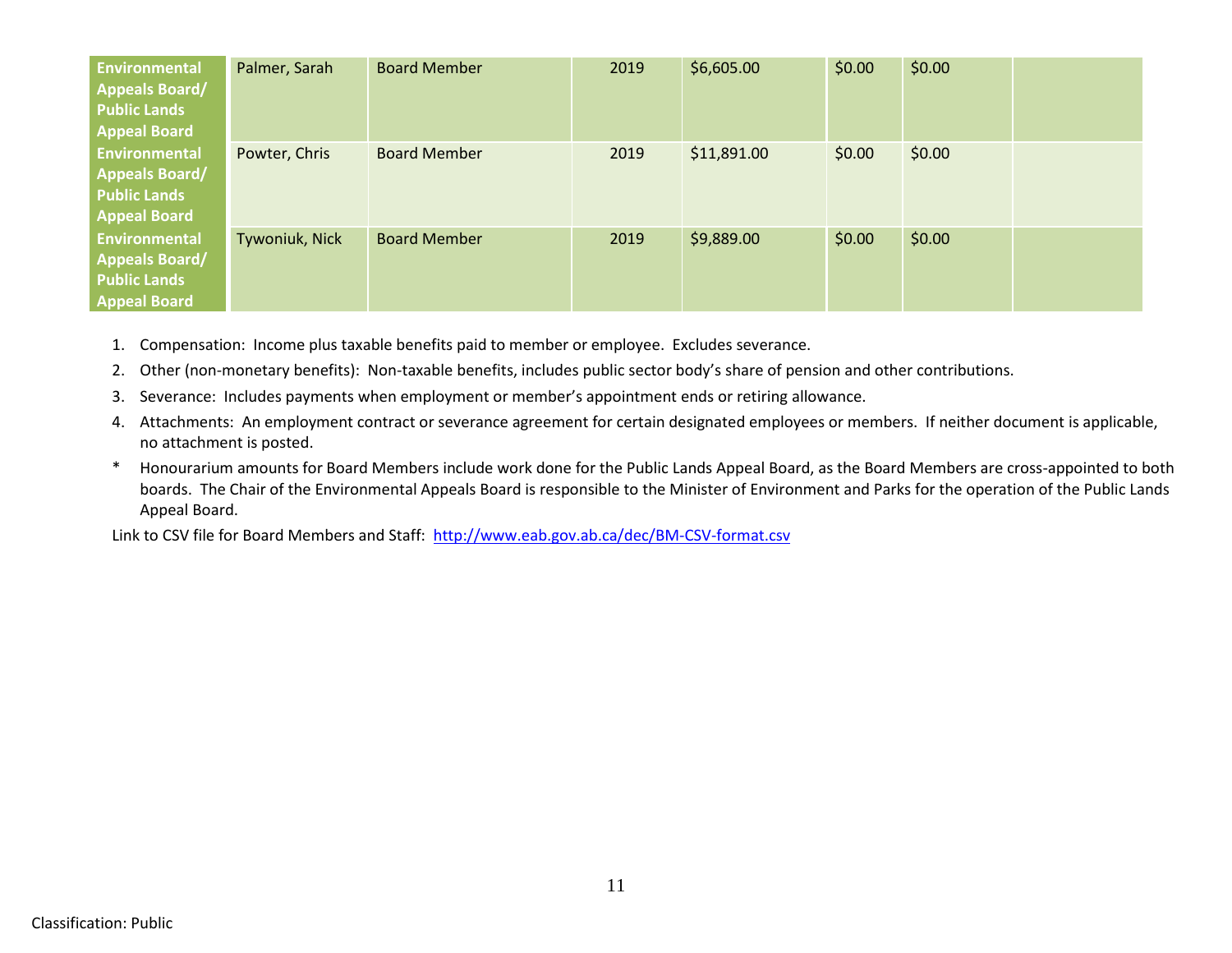| <b>Public Sector</b><br><b>Body</b>                                                         | <b>Name</b>       | <b>Position</b>                     | Year | Compensation $^1$ | Other <sup>2</sup> | Severance <sup>3</sup> | Attachments <sup>4</sup> |
|---------------------------------------------------------------------------------------------|-------------------|-------------------------------------|------|-------------------|--------------------|------------------------|--------------------------|
| <b>Environmental</b><br><b>Appeals Board</b>                                                | MacWilliam, Alex  | Board Member & Chair <sup>(5)</sup> | 2020 | \$33,964.00       | \$0.00             | \$0.00                 |                          |
| <b>Environmental</b><br><b>Appeals Board/</b><br><b>Public Lands</b><br><b>Appeal Board</b> | Averill, Kurtis   | <b>Board Member</b>                 | 2020 | \$7,825.00        | \$0.00             | \$0.00                 |                          |
| <b>Environmental</b><br><b>Appeals Board/</b><br><b>Public Lands</b><br><b>Appeal Board</b> | Ballachey, Brenda | <b>Board Member</b>                 | 2020 | \$11,872.00       | \$0.00             | \$0.00                 |                          |
| <b>Environmental</b><br><b>Appeals Board/</b><br><b>Public Lands</b><br><b>Appeal Board</b> | Barker, Margaret  | Board Member <sup>(6)</sup>         | 2020 | \$15,317.00       | \$0.00             | \$0.00                 |                          |
| <b>Environmental</b><br><b>Appeals Board/</b><br><b>Public Lands</b><br><b>Appeal Board</b> | Bews, Tamara      | <b>Board Member</b>                 | 2020 | \$15,317.00       | \$0.00             | \$0.00                 |                          |
| <b>Environmental</b><br><b>Appeals Board/</b><br><b>Public Lands</b><br><b>Appeal Board</b> | Goos, Tim         | <b>Board Member</b>                 | 2020 | \$2,876.00        | \$0.00             | \$0.00                 |                          |
| <b>Environmental</b><br><b>Appeals Board/</b><br><b>Public Lands</b><br><b>Appeal Board</b> | Johnston, Barbara | <b>Board Member</b>                 | 2020 | \$15,546.00       | \$0.00             | \$0.00                 |                          |
| <b>Environmental</b><br><b>Appeals Board/</b><br><b>Public Lands</b><br><b>Appeal Board</b> | Lacasse, Line     | <b>Board Member</b>                 | 2020 | \$10,243.00       | \$0.00             | \$0.00                 |                          |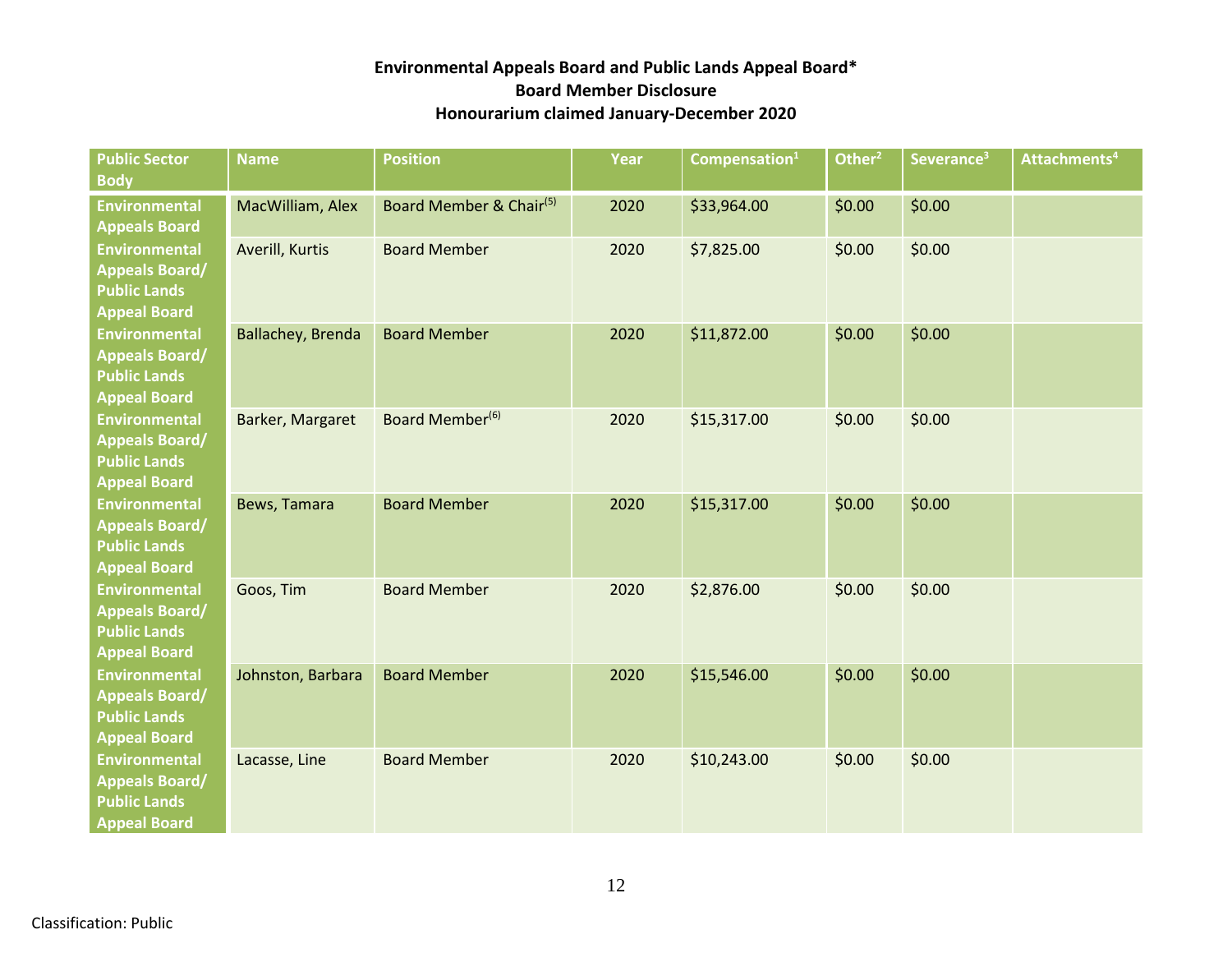| <b>Environmental</b><br><b>Appeals Board/</b><br><b>Public Lands</b><br><b>Appeal Board</b> | McGee, Dave           | <b>Board Member</b> | 2020 | \$11,662.00 | \$0.00 | \$0.00 |  |
|---------------------------------------------------------------------------------------------|-----------------------|---------------------|------|-------------|--------|--------|--|
| <b>Environmental</b><br><b>Appeals Board/</b><br><b>Public Lands</b><br><b>Appeal Board</b> | Mullick, Anjum        | <b>Board Member</b> | 2020 | \$17,743.00 | \$0.00 | \$0.00 |  |
| Environmental<br><b>Appeals Board/</b><br><b>Public Lands</b><br><b>Appeal Board</b>        | Powter, Chris         | <b>Board Member</b> | 2020 | \$13,131.00 | \$0.00 | \$0.00 |  |
| Environmental<br><b>Appeals Board/</b><br><b>Public Lands</b><br><b>Appeal Board</b>        | Thompson,<br>Chidinma | <b>Board Member</b> | 2020 | \$13,584.00 | \$0.00 | \$0.00 |  |
| <b>Environmental</b><br><b>Appeals Board/</b><br><b>Public Lands</b><br><b>Appeal Board</b> | Tywoniuk, Nick        | <b>Board Member</b> | 2020 | \$11,915.00 | \$0.00 | \$0.00 |  |

- 1. Compensation: Income plus taxable benefits paid to member or employee. Excludes severance.
- 2. Other (non-monetary benefits): Non-taxable benefits, includes public sector body's share of pension and other contributions.
- 3. Severance: Includes payments when employment or member's appointment ends or retiring allowance.
- 4. Attachments: An employment contract or severance agreement for certain designated employees or members. If neither document is applicable, no attachment is posted.
- 5. Alex MacWilliam's appointment as Chair expired on April 20, 2020.
- 6. Margaret Barker was appointed Acting Chair effective April 21, 2021.
- \* Honourarium amounts for Board Members include work done for the Public Lands Appeal Board, as the Board Members are cross-appointed to both boards. The Chair of the Environmental Appeals Board is responsible to the Minister of Environment and Parks for the operation of the Public Lands Appeal Board.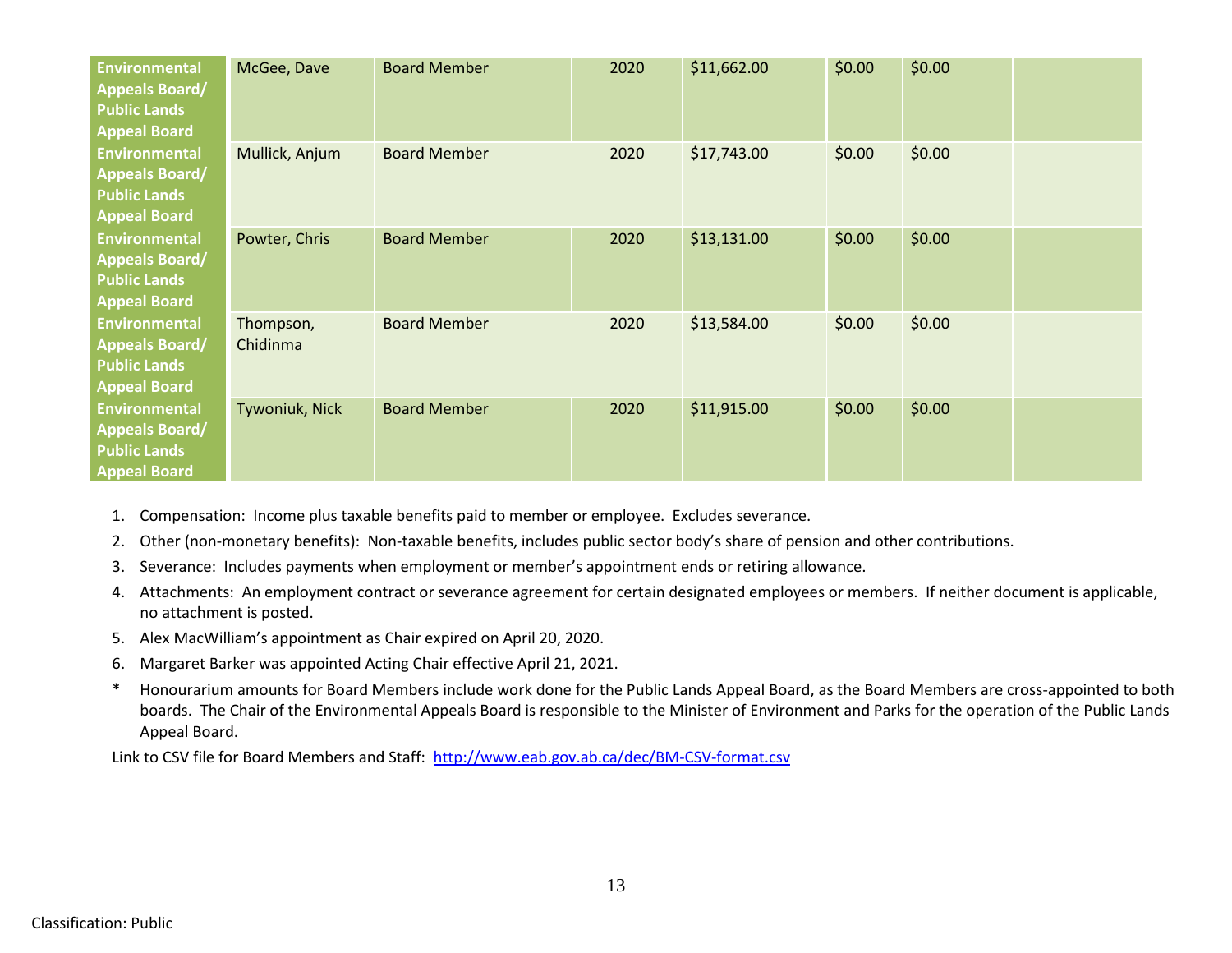| <b>Public Sector</b><br><b>Body</b>                                                         | <b>Name</b>       | <b>Position</b>                                           | Year | Compensation $^1$ | Other $2$ | Severance <sup>3</sup> | Attachments <sup>4</sup> |
|---------------------------------------------------------------------------------------------|-------------------|-----------------------------------------------------------|------|-------------------|-----------|------------------------|--------------------------|
| <b>Environmental</b><br><b>Appeals Board</b>                                                | MacWilliam, Alex  | <b>Board Member &amp; Chair</b><br>retired <sup>(5)</sup> | 2021 | \$2,750.00        | \$0.00    | \$0.00                 |                          |
| <b>Environmental</b><br><b>Appeals Board/</b><br><b>Public Lands</b><br><b>Appeal Board</b> | Averill, Kurtis   | <b>Board Member</b>                                       | 2021 | \$11,590.00       | \$0.00    | \$0.00                 |                          |
| <b>Environmental</b><br><b>Appeals Board/</b><br><b>Public Lands</b><br><b>Appeal Board</b> | Ballachey, Brenda | <b>Board Member</b>                                       | 2021 | \$13,069.00       | \$0.00    | \$0.00                 |                          |
| <b>Environmental</b><br><b>Appeals Board/</b><br><b>Public Lands</b><br><b>Appeal Board</b> | Barker, Margaret  | Board Member <sup>(6)</sup>                               | 2021 | \$72,998.00       | \$0.00    | \$0.00                 |                          |
| <b>Environmental</b><br><b>Appeals Board/</b><br><b>Public Lands</b><br><b>Appeal Board</b> | Bews, Tamara      | <b>Board Member</b>                                       | 2021 | \$27,768.00       | \$0.00    | \$0.00                 |                          |
| <b>Environmental</b><br><b>Appeals Board/</b><br><b>Public Lands</b><br><b>Appeal Board</b> | Johnston, Barbara | <b>Board Member</b>                                       | 2021 | \$22,231.00       | \$0.00    | \$0.00                 |                          |
| <b>Environmental</b><br><b>Appeals Board/</b><br><b>Public Lands</b><br><b>Appeal Board</b> | Lacasse, Line     | <b>Board Member</b>                                       | 2021 | \$6,978.00        | \$0.00    | \$0.00                 |                          |
| <b>Environmental</b><br><b>Appeals Board/</b><br><b>Public Lands</b><br><b>Appeal Board</b> | McGee, Dave       | <b>Board Member</b>                                       | 2021 | \$16,932.00       | \$0.00    | \$0.00                 |                          |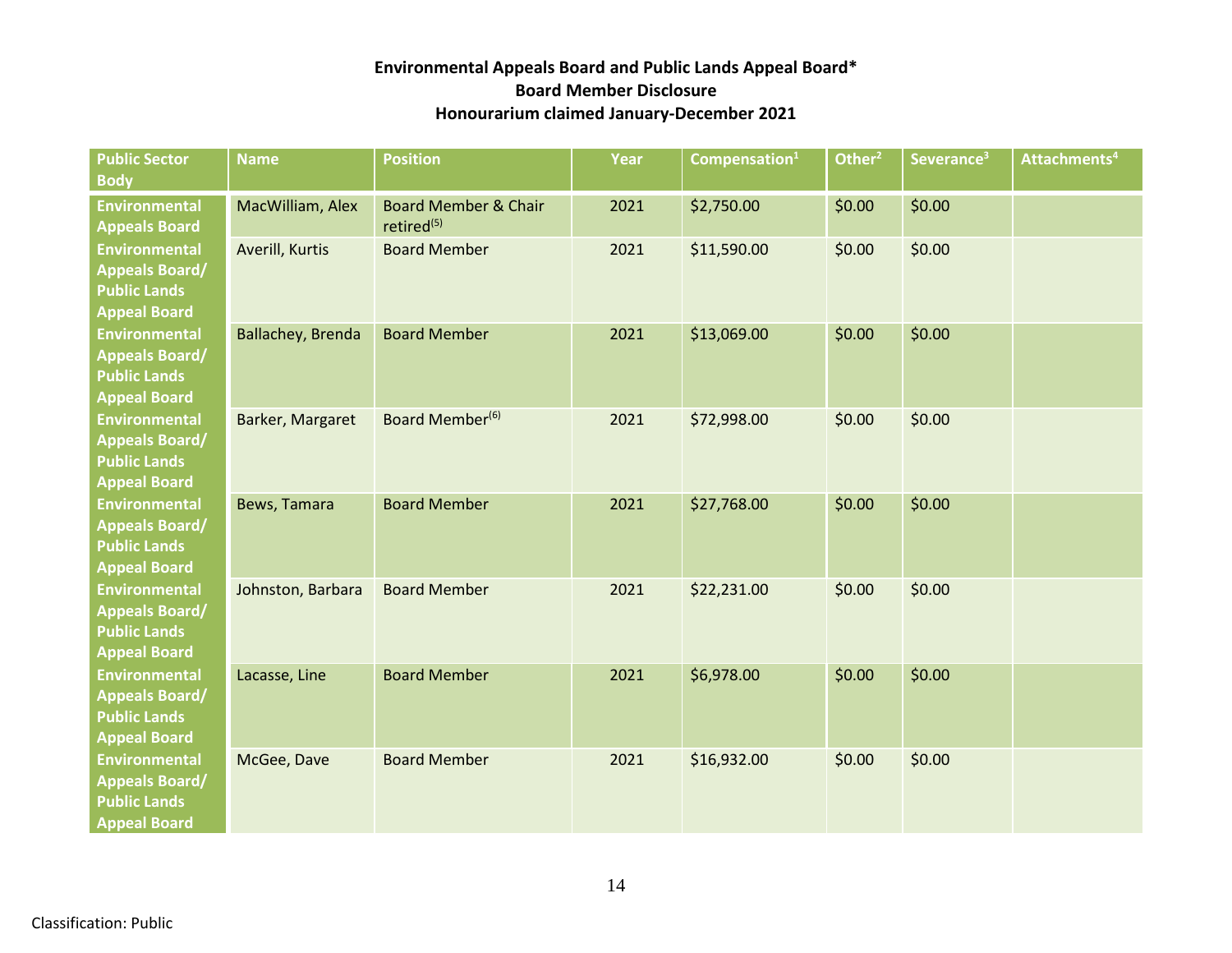| <b>Environmental</b><br><b>Appeals Board/</b><br><b>Public Lands</b><br><b>Appeal Board</b> | Mullick, Anjum        | <b>Board Member</b>                 | 2021 | \$26,721.00 | \$0.00 | \$0.00 |  |
|---------------------------------------------------------------------------------------------|-----------------------|-------------------------------------|------|-------------|--------|--------|--|
| <b>Environmental</b><br><b>Appeals Board/</b><br><b>Public Lands</b><br><b>Appeal Board</b> | Powter, Chris         | <b>Board Member</b>                 | 2021 | \$13,114.00 | \$0.00 | \$0.00 |  |
| Environmental<br><b>Appeals Board/</b><br><b>Public Lands</b><br><b>Appeal Board</b>        | Thompson,<br>Chidinma | Board Member & Chair <sup>(7)</sup> | 2021 | \$7,948.27  | \$0.00 | \$0.00 |  |
| <b>Environmental</b><br><b>Appeals Board/</b><br><b>Public Lands</b><br><b>Appeal Board</b> | Tywoniuk, Nick        | <b>Board Member</b>                 | 2021 | \$16,897.00 | \$0.00 | \$0.00 |  |

1. Compensation: Income plus taxable benefits paid to member or employee. Excludes severance.

2. Other (non-monetary benefits): Non-taxable benefits, includes public sector body's share of pension and other contributions.

3. Severance: Includes payments when employment or member's appointment ends or retiring allowance.

- 4. Attachments: An employment contract or severance agreement for certain designated employees or members. If neither document is applicable, no attachment is posted.
- 5. Alex MacWilliam's appointment as Chair expired on April 20, 2020.
- 6. Margaret Barker appointed Acting Chair April 21, 2021-December 14, 2021.
- 7. Chidinma Thompson appointed Chair December 15, 2021.
- \* Honourarium amounts for Board Members include work done for the Public Lands Appeal Board, as the Board Members are cross-appointed to both boards. The Chair of the Environmental Appeals Board is responsible to the Minister of Environment and Parks for the operation of the Public Lands Appeal Board.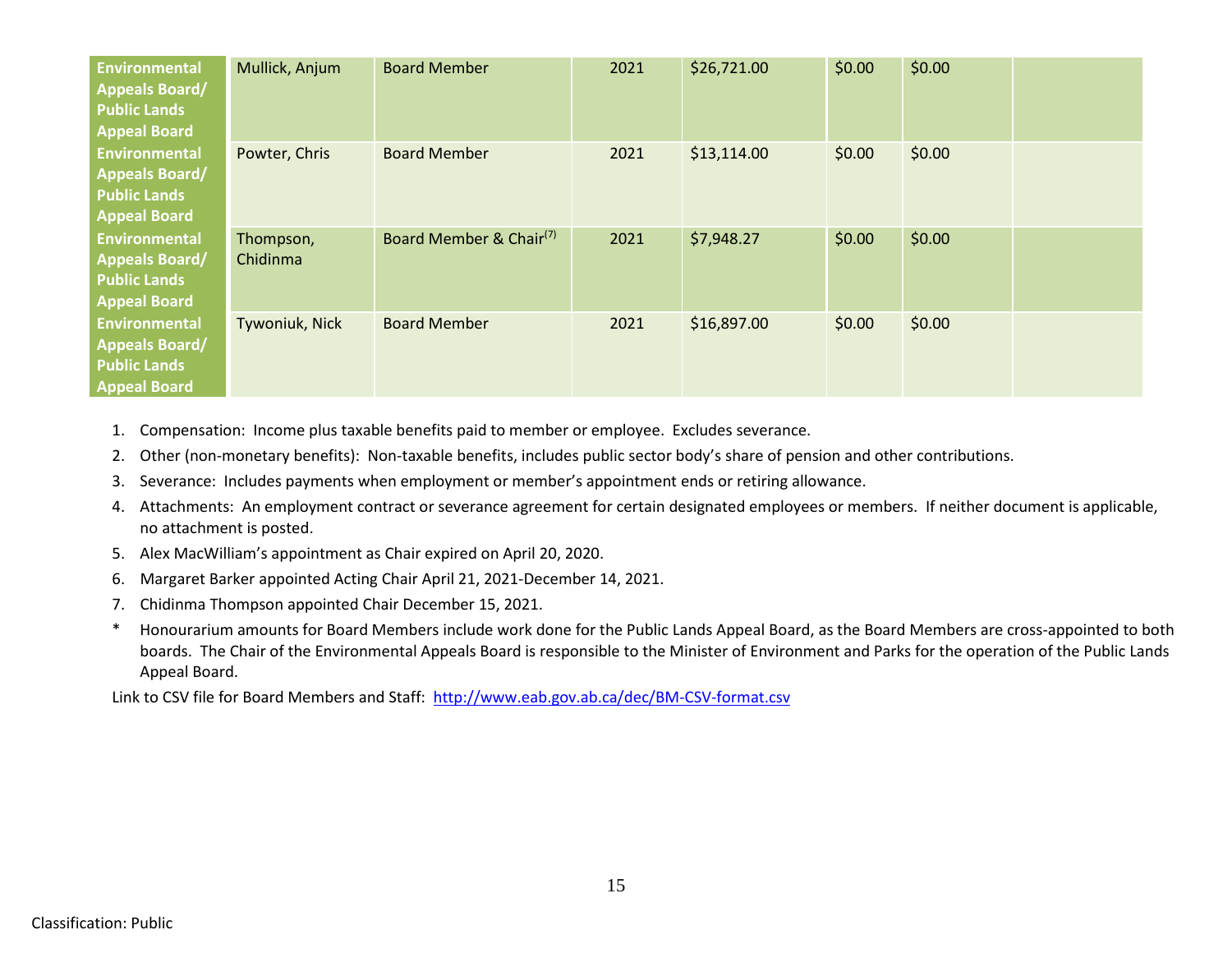## **Environmental Appeals Board and Public Lands Appeal Board\* Employees who earn over \$126,375 January-December 2016**

| <b>Public Sector</b><br><b>Body</b>          | <b>Employee</b><br><b>Name</b> | <b>Position</b>                                          | <b>Classification</b>            | <b>Year</b> | Salary <sup>1</sup> | <b>Cash</b><br>Benefits <sup>2</sup> | <b>Non-cash</b><br>Benefits <sup>3</sup> | Severance <sup>4</sup> | Attachments <sup>5</sup> |
|----------------------------------------------|--------------------------------|----------------------------------------------------------|----------------------------------|-------------|---------------------|--------------------------------------|------------------------------------------|------------------------|--------------------------|
| <b>Environmental</b><br><b>Appeals Board</b> | Van Nes, Gilbert               | General<br>Counsel                                       | Legal Counsel 4<br>(non Justice) | 2016        | \$187,094.03        | \$0.00                               | \$50,176.97                              | \$0.00                 |                          |
| <b>Environmental</b><br><b>Appeals Board</b> | Fluker, Marian                 | Associate<br>Counsel                                     | Legal Counsel 3<br>(non Justice) | 2016        | \$165,953.74        | \$0.00                               | \$42,744.63                              | \$0.00                 |                          |
| <b>Public Lands</b><br><b>Appeal Board</b>   | Bachelder,<br>Andrew           | <b>Board</b><br>Counsel                                  | Legal Counsel 3<br>(non Justice) | 2016        | \$162,070.74        | \$0.00                               | \$43,126.26                              | \$0.00                 |                          |
| <b>Public Lands</b><br><b>Appeal Board</b>   | McClure, Gordon                | Chair &<br><b>Appeals</b><br>Coordinator,<br><b>PLAB</b> | Senior Manager<br>2              | 2016        | \$133,317.86        | \$0.00                               | \$39,509.94                              | \$0.00                 |                          |

- 1. Salary: Includes regular salary and earnings such as acting pay.
- 2. Cash Benefits: Includes earnings such as overtime, vacation payout, northern allowance, vehicle allowance and lump sum payments.
- 3. Non-Cash Benefits: Includes government's share of employee benefits and contributions, including pension, medical and dental coverage, group life insurance and disability plans.
- 4. Severance: Includes payments when employment ends.
- 5. Attachments: An employment contract (C) or termination agreement (T), if applicable to the employee, will be posted for viewing. If either document is applicable no attachment is posted.
- EAB Environmental Appeals Board; PLAB Public Lands Appeal Board
- \* The employees of the Environmental Appeals Board and the Public Lands Appeal Board provide support to both boards.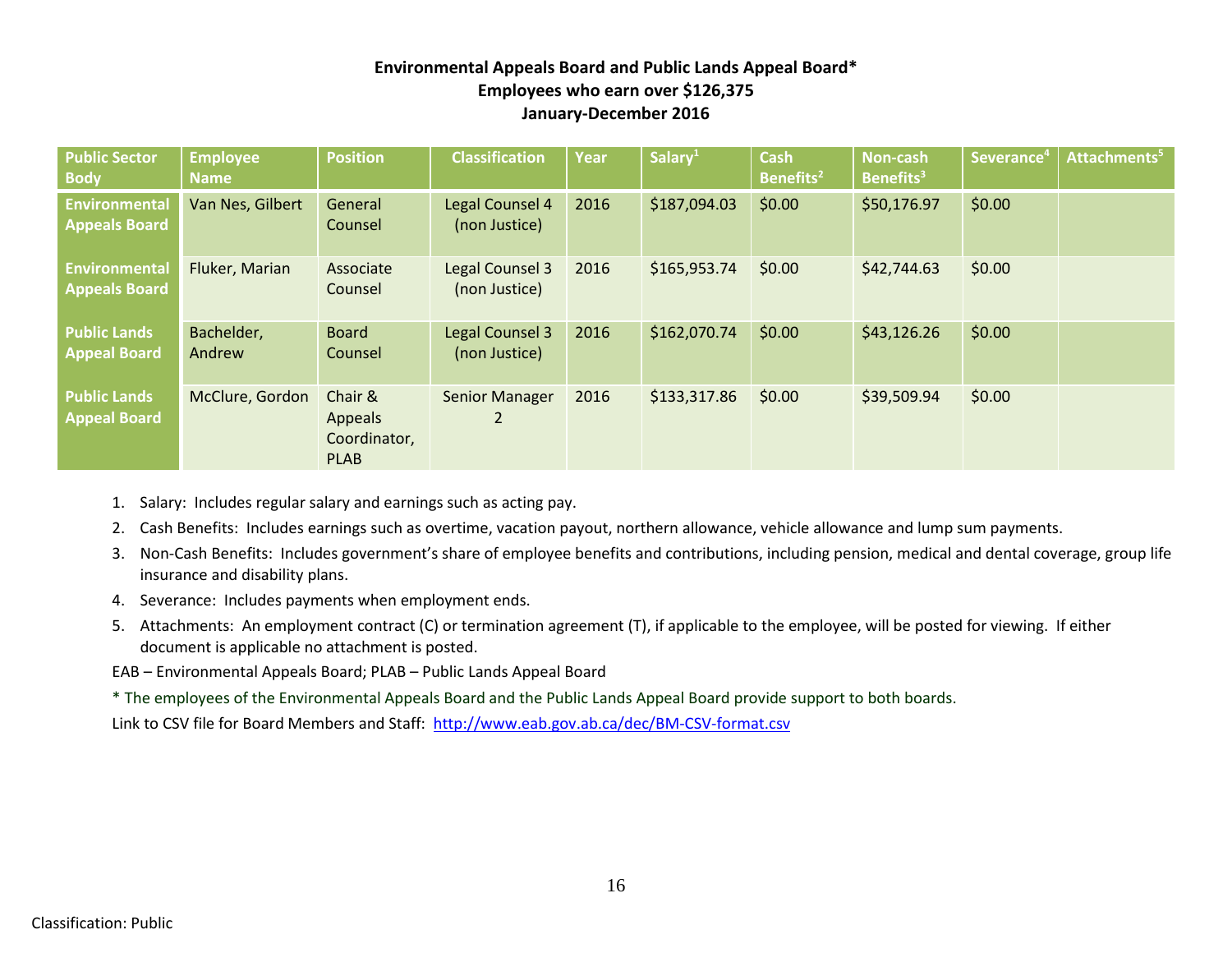## **Environmental Appeals Board and Public Lands Appeal Board\* Employees who earn over \$127,765 January-December 2017**

| <b>Public Sector</b><br><b>Body</b>                                                            | <b>Employee</b><br><b>Name</b> | <b>Position</b>                                                                                   | <b>Classification</b>                   | Year | Salary <sup>1</sup> | <b>Cash</b><br>Benefits <sup>2</sup> | Non-cash<br>Benefits <sup>3</sup> | Severance <sup>4</sup> | Attachments <sup>5</sup> |
|------------------------------------------------------------------------------------------------|--------------------------------|---------------------------------------------------------------------------------------------------|-----------------------------------------|------|---------------------|--------------------------------------|-----------------------------------|------------------------|--------------------------|
| <b>Environmental</b><br><b>Appeals</b><br>Board/<br><b>Public Lands</b><br><b>Appeal Board</b> | Van Nes, Gilbert               | General<br>Counsel                                                                                | Legal Counsel 4<br>(non Justice)        | 2017 | \$181,228.06        | \$0.00                               | \$42,511.30                       | \$0.00                 |                          |
| <b>Environmental</b><br><b>Appeals Board</b><br><b>Public Lands</b><br><b>Appeal Board</b>     | Fluker, Marian                 | EAB<br>Associate<br>Counsel &<br><b>PLAB Acting</b><br>Chair and<br><b>Appeals</b><br>Coordinator | <b>Legal Counsel 3</b><br>(non Justice) | 2017 | \$161,988.32        | \$0.00                               | \$35,161.25                       | \$0.00                 |                          |
| <b>Environmental</b><br><b>Appeals</b><br>Board/<br><b>Public Lands</b><br><b>Appeal Board</b> | Bachelder,<br>Andrew           | <b>Board</b><br>Counsel                                                                           | <b>Legal Counsel 3</b><br>(non Justice) | 2017 | \$162,070.74        | \$0.00                               | \$36,474.08                       | \$0.00                 |                          |

1. Salary: Includes regular salary and earnings such as acting pay.

2. Cash Benefits: Includes earnings such as overtime, vacation payout, northern allowance, vehicle allowance and lump sum payments.

- 3. Non-Cash Benefits: Includes government's share of employee benefits and contributions, including pension, medical and dental coverage, group life insurance and disability plans.
- 4. Severance: Includes payments when employment ends.
- 5. Attachments: An employment contract (C) or termination agreement (T), if applicable to the employee, will be posted for viewing. If either document is applicable no attachment is posted.

EAB – Environmental Appeals Board; PLAB – Public Lands Appeal Board

\* The employees of the Environmental Appeals Board and the Public Lands Appeal Board provide support to both boards.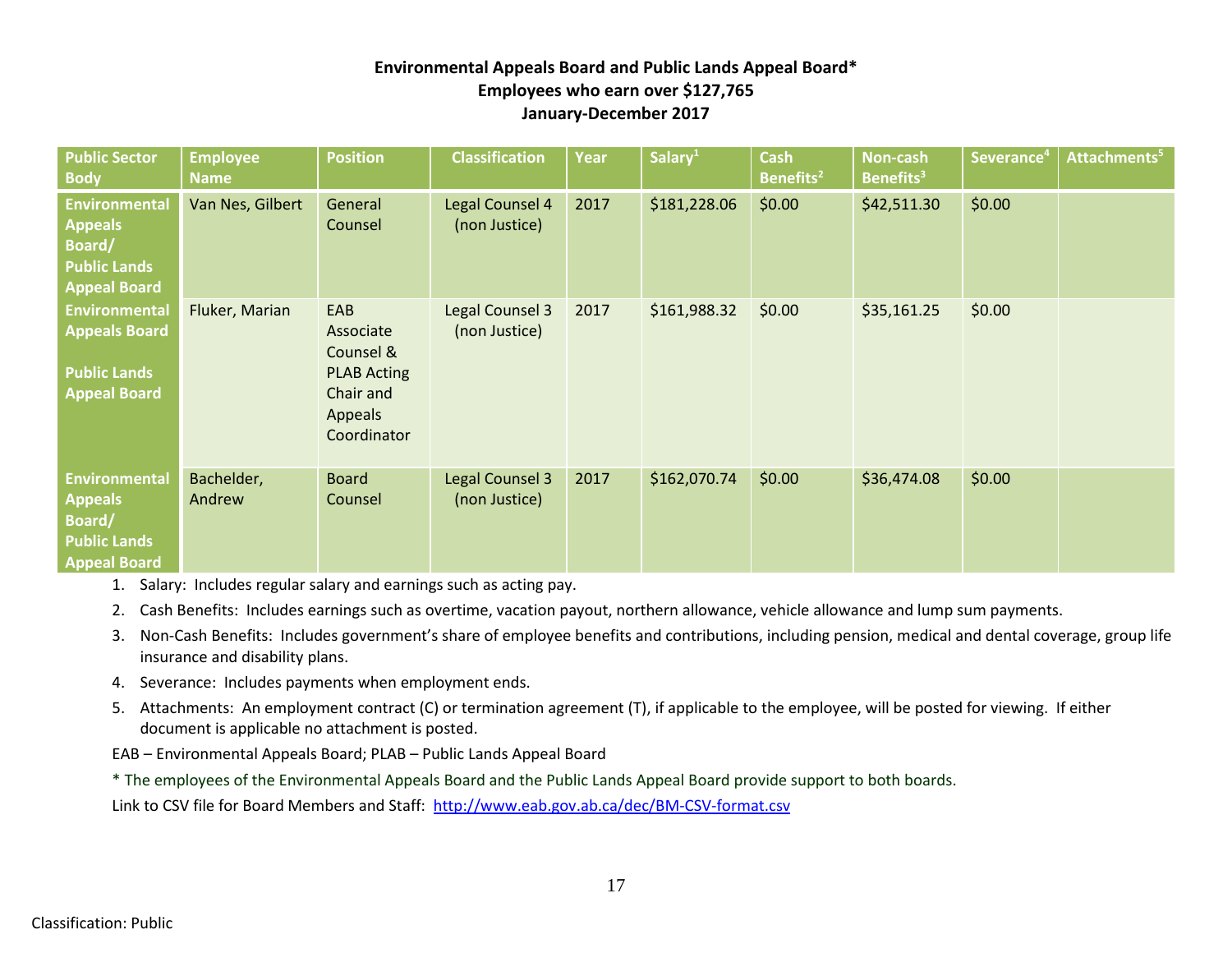## **Environmental Appeals Board and Public Lands Appeal Board\* Employees who earn over \$129,809 January-December 2018**

| <b>Public Sector</b><br><b>Body</b>                                                            | <b>Employee</b><br><b>Name</b> | <b>Position</b>                                                                                   | <b>Classification</b>                                                  | <b>Year</b> | Salary <sup>1</sup> | <b>Cash</b><br>Benefits <sup>2</sup> | Non-cash<br>Benefits <sup>3</sup> | Severance <sup>4</sup> | Attachments <sup>5</sup> |
|------------------------------------------------------------------------------------------------|--------------------------------|---------------------------------------------------------------------------------------------------|------------------------------------------------------------------------|-------------|---------------------|--------------------------------------|-----------------------------------|------------------------|--------------------------|
| <b>Environmental</b><br><b>Appeals</b><br>Board/<br><b>Public Lands</b><br><b>Appeal Board</b> | Van Nes, Gilbert               | General<br>Counsel                                                                                | Legal Counsel 4<br>(non Justice)                                       | 2018        | \$181,228.06        | \$21,857.97                          | \$41,610.47                       | \$0.00                 |                          |
| <b>Environmental</b><br><b>Appeals Board</b><br><b>Public Lands</b><br><b>Appeal Board</b>     | Fluker, Marian                 | EAB<br>Associate<br>Counsel &<br><b>PLAB Acting</b><br>Chair and<br><b>Appeals</b><br>Coordinator | Legal Counsel 3<br>(non Justice)                                       | 2018        | \$161,988.32        | \$0.00                               | \$34,287.05                       | \$0.00                 |                          |
| <b>Environmental</b><br><b>Appeals</b><br>Board/<br><b>Public Lands</b><br><b>Appeal Board</b> | Bachelder,<br>Andrew           | <b>Board</b><br>Counsel                                                                           | <b>Senior Manager</b><br>Zone $1/$<br>Legal Counsel 3<br>(non Justice) | 2018        | \$162,070.74        | \$0.00                               | \$35,567.42                       | \$0.00                 |                          |

1. Salary: Includes regular salary and earnings such as acting pay.

2. Cash Benefits: Includes earnings such as overtime, vacation payout, northern allowance, vehicle allowance and lump sum payments.

- 3. Non-Cash Benefits: Includes government's share of employee benefits and contributions, including pension, medical and dental coverage, group life insurance and disability plans.
- 4. Severance: Includes payments when employment ends.
- 5. Attachments: An employment contract (C) or termination agreement (T), if applicable to the employee, will be posted for viewing. If either document is applicable no attachment is posted.
- EAB Environmental Appeals Board; PLAB Public Lands Appeal Board

\* The employees of the Environmental Appeals Board and the Public Lands Appeal Board provide support to both boards.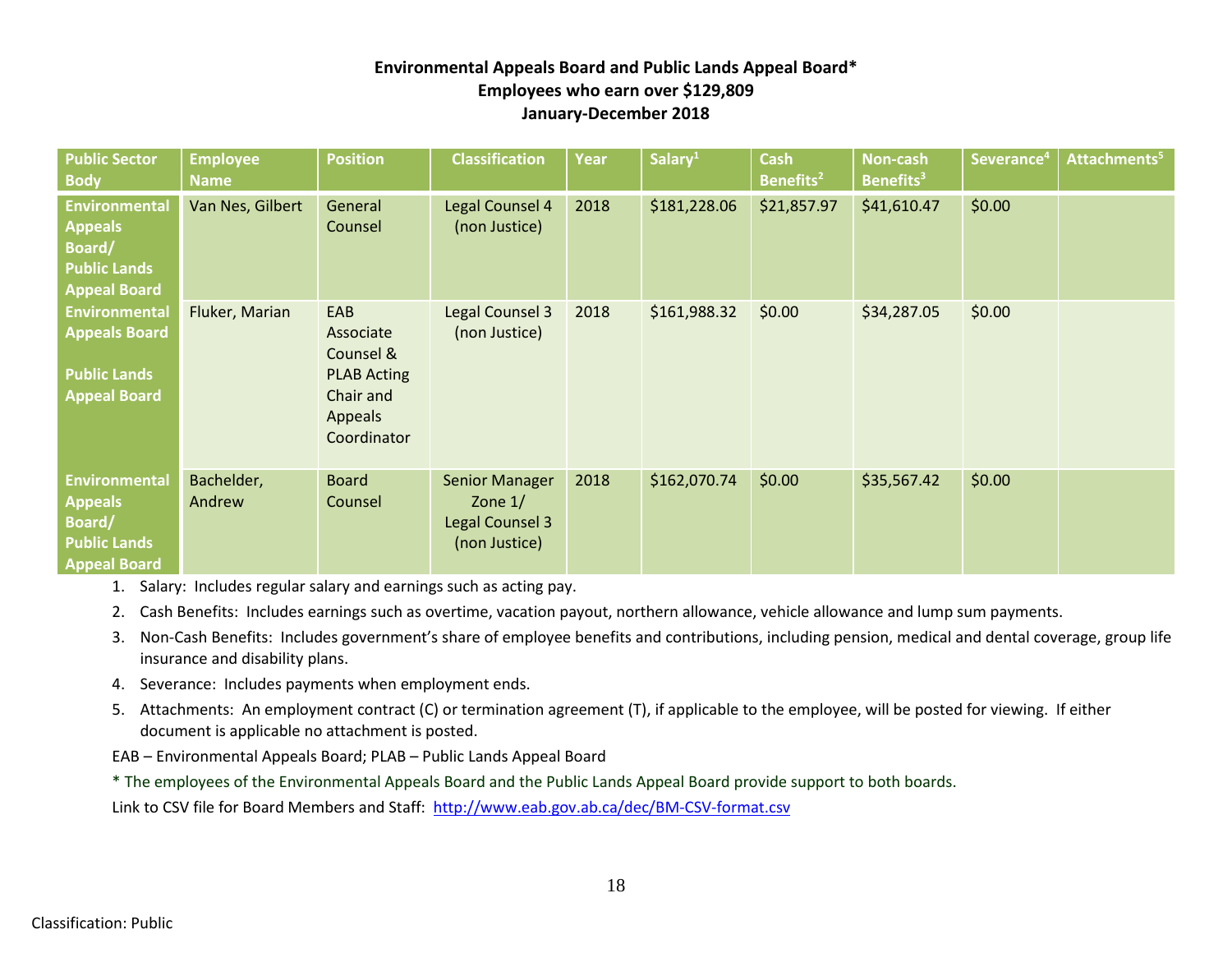## **Environmental Appeals Board and Public Lands Appeal Board\* Employees who earn over \$132,924 January-December 2019**

| <b>Public Sector</b><br><b>Body</b>                                                                   | <b>Employee</b><br><b>Name</b> | <b>Position</b>                                                                                                | <b>Classification</b>                   | Year | Salary <sup>1</sup> | <b>Cash</b><br>Benefits <sup>2</sup> | Non-cash<br><b>Benefits</b> <sup>3</sup> | Severance <sup>4</sup> | Attachments <sup>5</sup> |
|-------------------------------------------------------------------------------------------------------|--------------------------------|----------------------------------------------------------------------------------------------------------------|-----------------------------------------|------|---------------------|--------------------------------------|------------------------------------------|------------------------|--------------------------|
| <b>Environmental</b><br><b>Appeals</b><br><b>Board/</b><br><b>Public Lands</b><br><b>Appeal Board</b> | Van Nes, Gilbert               | General<br>Counsel                                                                                             | Legal Counsel 4<br>(non Justice)        | 2019 | \$181,228.06        | \$8,196.13                           | \$38,536.97                              | \$0.00                 |                          |
| <b>Environmental</b><br><b>Appeals Board</b><br><b>Public Lands</b><br><b>Appeal Board</b>            | Fluker, Marian                 | EAB<br>Associate<br>Counsel &<br><b>PLAB Acting</b><br>Chair and<br><b>Appeals</b><br>Coordinator <sup>6</sup> | <b>Legal Counsel 3</b><br>(non Justice) | 2019 | \$95,323.90         | \$66,007.10                          | \$22,373.85                              | \$0.00                 |                          |
| <b>Environmental</b><br><b>Appeals</b><br>Board/<br><b>Public Lands</b><br><b>Appeal Board</b>        | Bachelder,<br>Andrew           | <b>Board</b><br>Counsel                                                                                        | <b>Legal Counsel 3</b><br>(non Justice) | 2019 | \$162,070.74        | \$0.00                               | \$35,360.04                              | \$0.00                 |                          |
| <b>Environmental</b><br><b>Appeals</b><br><b>Board/</b><br><b>Public Lands</b><br><b>Appeal Board</b> | McClure,<br>Gordon             | <b>PLAB Chair</b><br>and Appeals<br>Coordinator <sup>7</sup>                                                   | <b>Senior Manager</b><br>$\overline{2}$ | 2019 | \$121,512.75        | \$0.00                               | \$36,190.72                              | \$0.00                 |                          |

- 1. Salary: Includes regular salary and earnings such as acting pay.
- 2. Cash Benefits: Includes earnings such as overtime, vacation payout, northern allowance, vehicle allowance and lump sum payments.
- 3. Non-Cash Benefits: Includes government's share of employee benefits and contributions, including pension, medical and dental coverage, group life insurance and disability plans.
- 4. Severance: Includes payments when employment ends.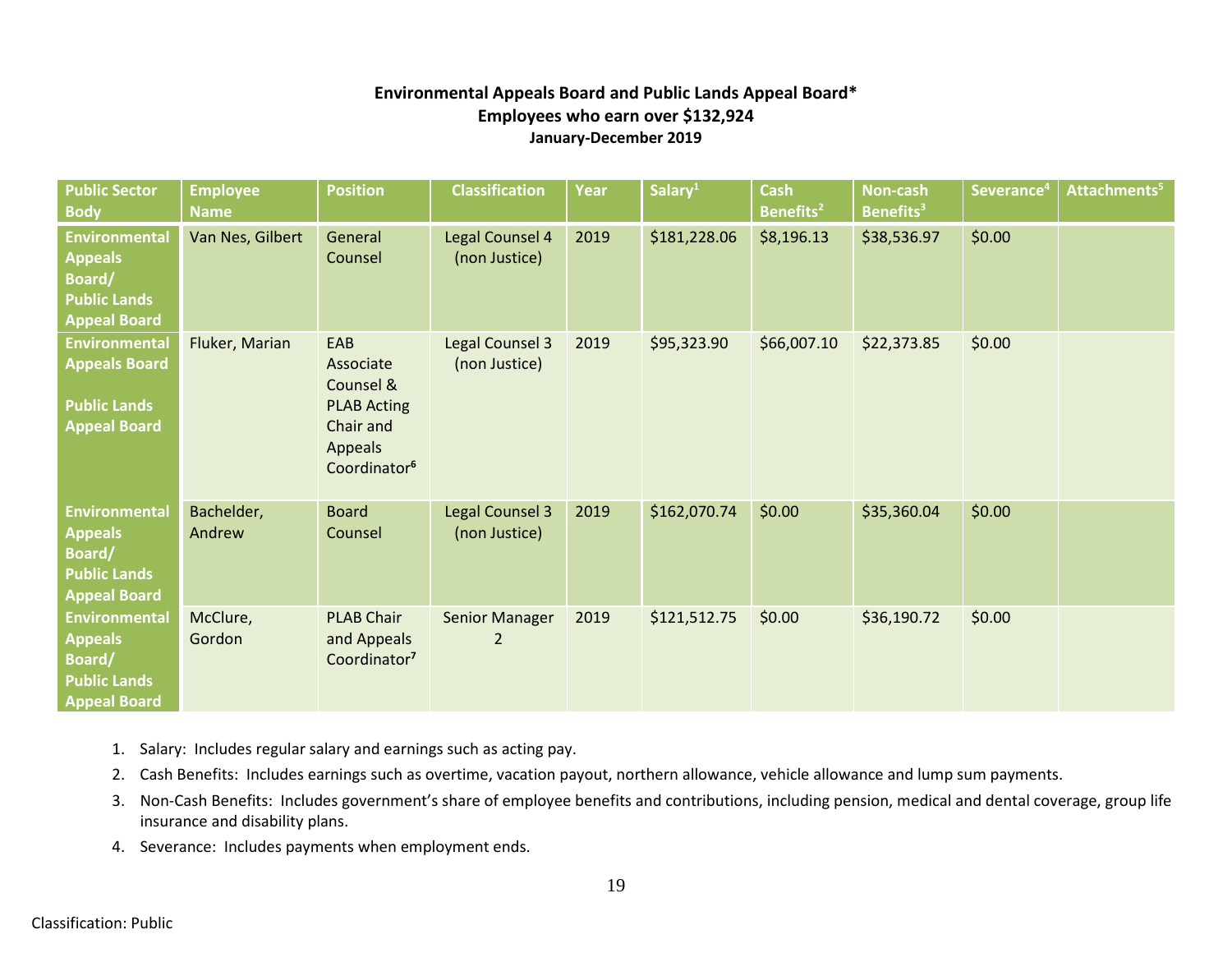- 5. Attachments: An employment contract (C) or termination agreement (T), if applicable to the employee, will be posted for viewing. If either document is applicable no attachment is posted.
- 6. Marian Fluker concluded Acting PLAB Chair on April 30, 2019 and she retired on July 31, 2019.
- 7. Gordon McClure returned to the position of PLAB Chair and Appeals Coordinator on May 1, 2019.
- EAB Environmental Appeals Board; PLAB Public Lands Appeal Board
- \* The employees of the Environmental Appeals Board and the Public Lands Appeal Board provide support to both boards.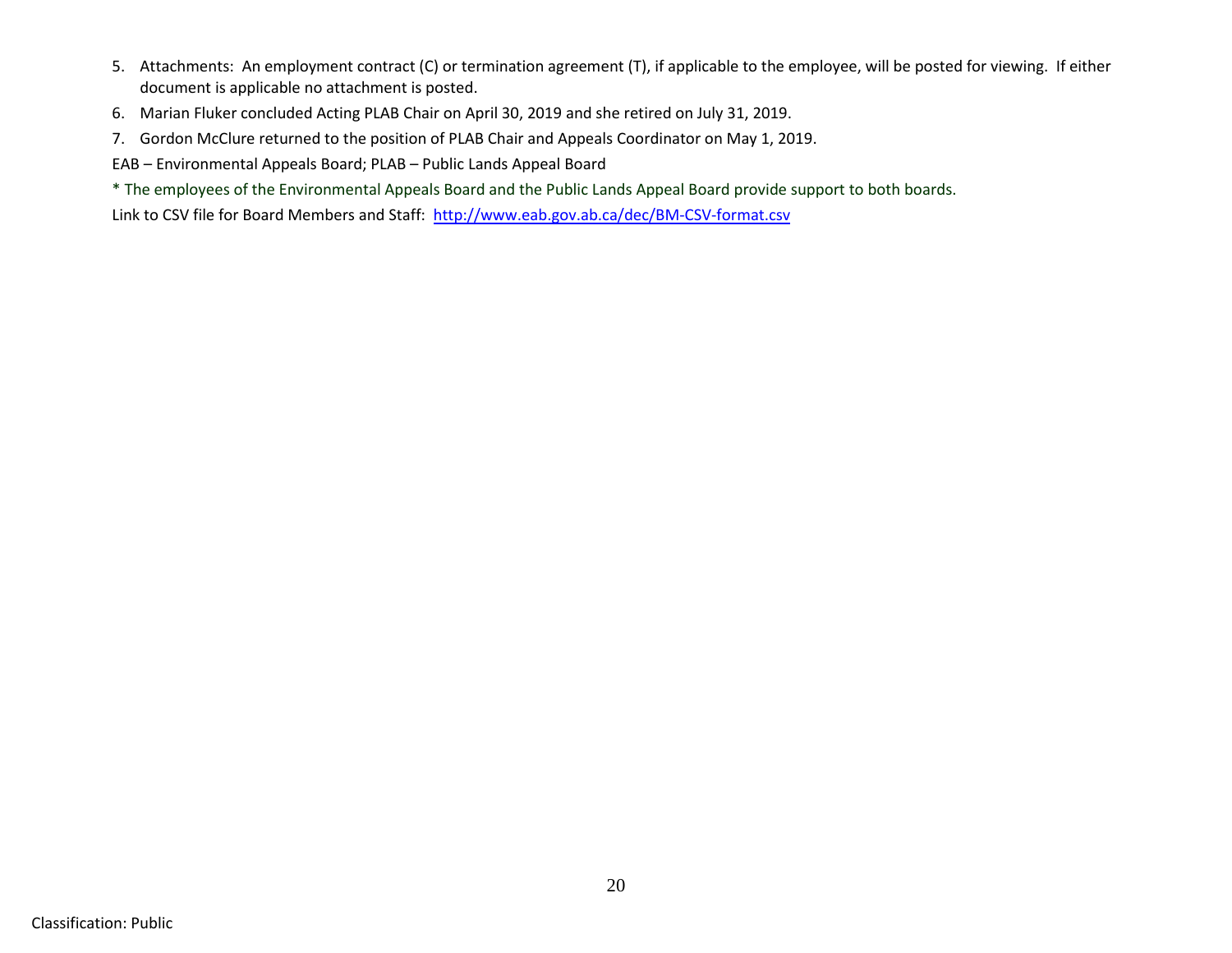## **Environmental Appeals Board and Public Lands Appeal Board\* Employees who earn over \$135,317 January-December 2020**

| <b>Public Sector</b><br><b>Body</b>                                                                   | <b>Employee</b><br><b>Name</b> | <b>Position</b>                                 | <b>Classification</b>                   | Year | Salary <sup>1</sup> | <b>Cash</b><br>Benefits <sup>2</sup> | Non-cash<br>Benefits <sup>3</sup> | Severance <sup>4</sup> | Attachments <sup>5</sup> |
|-------------------------------------------------------------------------------------------------------|--------------------------------|-------------------------------------------------|-----------------------------------------|------|---------------------|--------------------------------------|-----------------------------------|------------------------|--------------------------|
| <b>Environmental</b><br><b>Appeals</b><br>Board/<br><b>Public Lands</b><br><b>Appeal Board</b>        | Van Nes, Gilbert               | General<br>Counsel                              | Legal Counsel 4<br>(non Justice)        | 2020 | \$187,094.03        | \$0.00                               | \$38,536.97                       | \$0.00                 |                          |
| <b>Environmental</b><br><b>Appeals</b><br><b>Board/</b><br><b>Public Lands</b><br><b>Appeal Board</b> | Bachelder,<br>Andrew           | <b>Board</b><br>Counsel                         | <b>Legal Counsel 3</b><br>(non Justice) | 2020 | \$162,070.74        | \$0.00                               | \$29,215.18                       | \$0.00                 |                          |
| <b>Environmental</b><br><b>Appeals</b><br><b>Board/</b><br><b>Public Lands</b><br><b>Appeal Board</b> | Gordon, Aurelia                | <b>Board</b><br>Counsel                         | <b>Legal Counsel 3</b><br>(non Justice) | 2020 | \$143,924.30        | \$0.00                               | \$26,350.24                       | \$0.00                 |                          |
| <b>Environmental</b><br><b>Appeals</b><br>Board/<br><b>Public Lands</b><br><b>Appeal Board</b>        | McClure,<br>Gordon             | <b>PLAB Chair</b><br>and Appeals<br>Coordinator | <b>Senior Manager</b><br>2              | 2020 | \$146,846.15        | \$5,138.93                           | \$24,544.89                       | \$0.00                 |                          |

- 1. Salary: Includes regular salary and earnings such as acting pay.
- 2. Cash Benefits: Includes earnings such as overtime, vacation payout, northern allowance, vehicle allowance and lump sum payments.
- 3. Non-Cash Benefits: Includes government's share of employee benefits and contributions, including pension, medical and dental coverage, group life insurance and disability plans.
- 4. Severance: Includes payments when employment ends.
- 5. Attachments: An employment contract (C) or termination agreement (T), if applicable to the employee, will be posted for viewing. If either document is applicable no attachment is posted.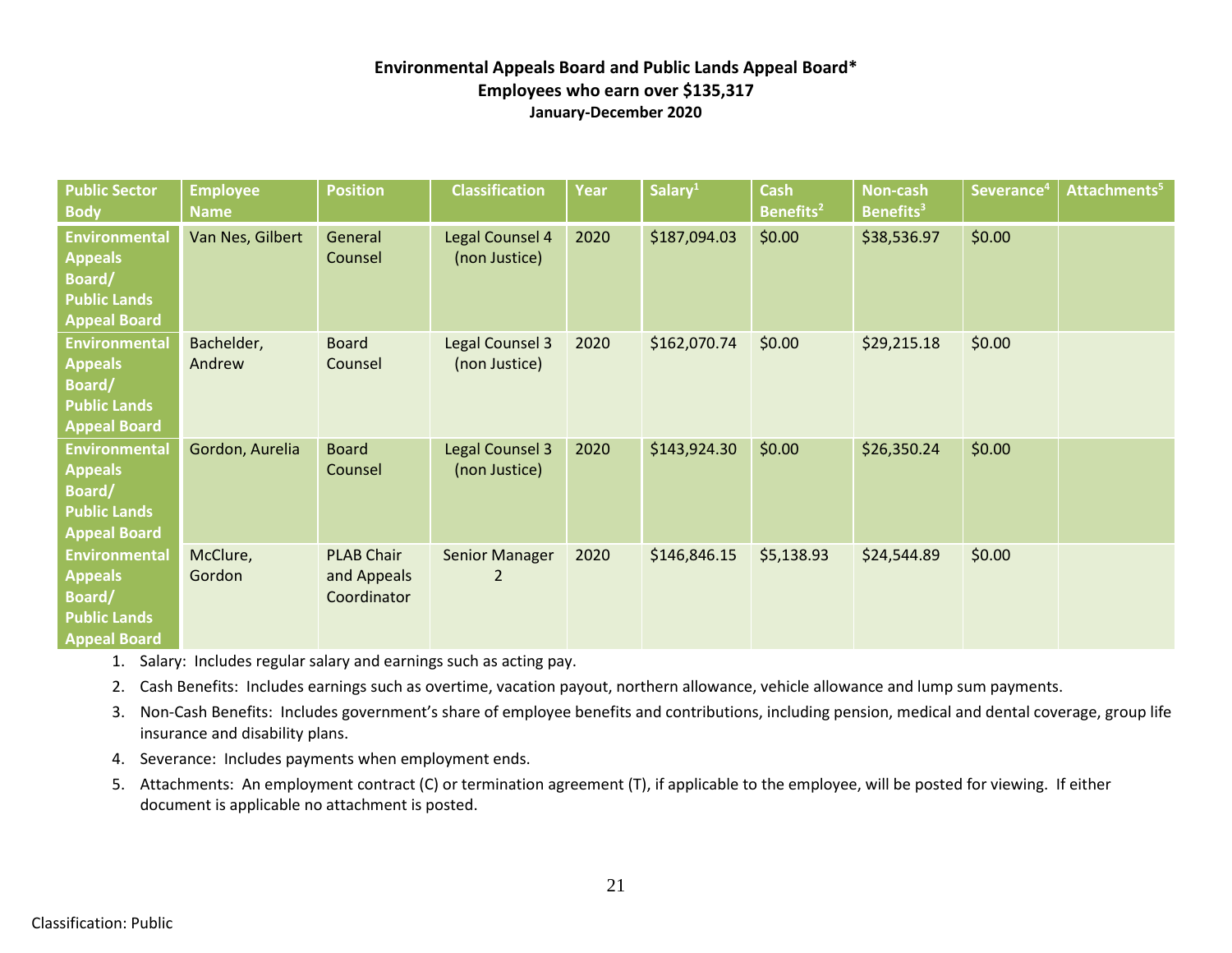EAB – Environmental Appeals Board; PLAB – Public Lands Appeal Board

\* The employees of the Environmental Appeals Board and the Public Lands Appeal Board provide support to both boards.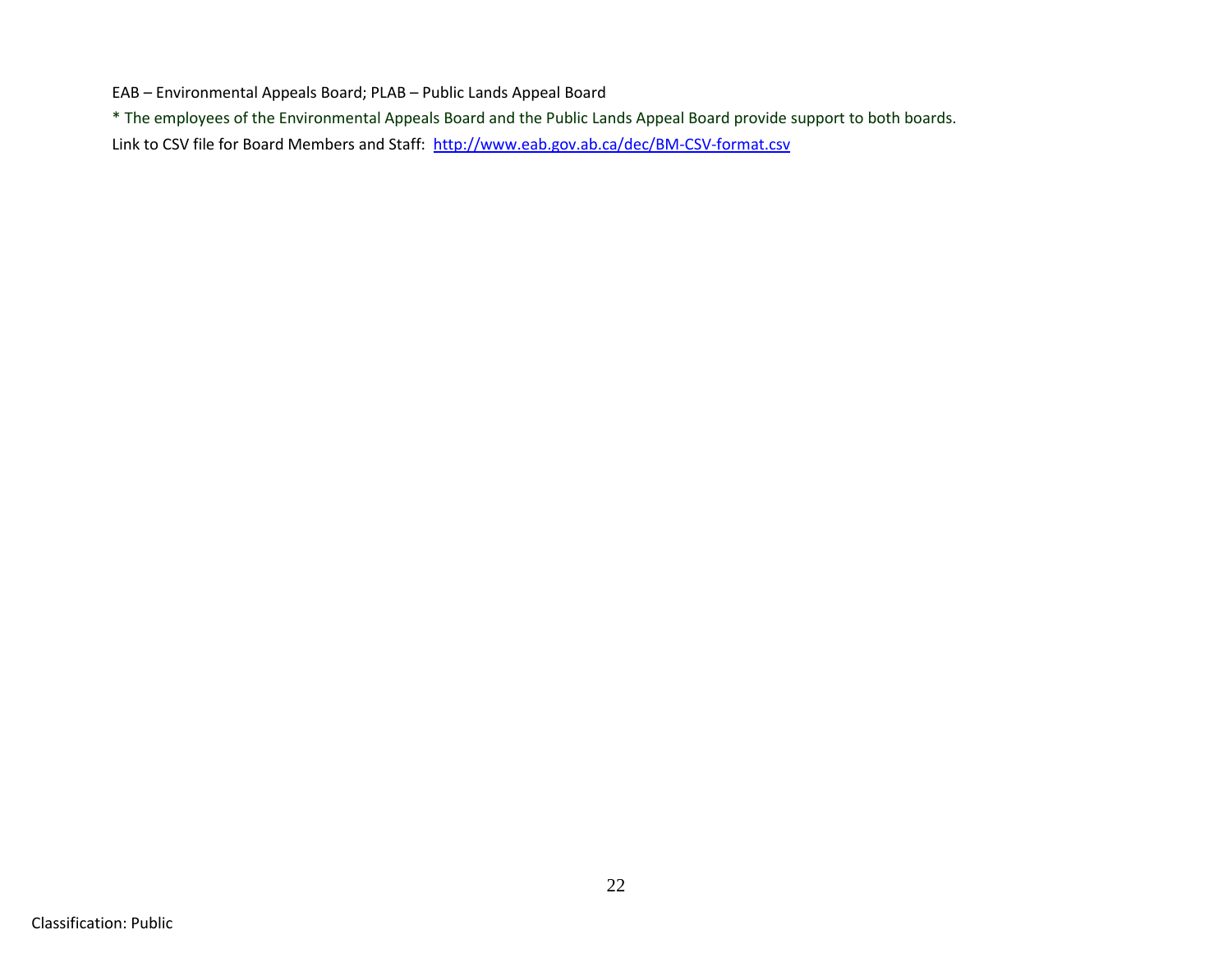#### **Environmental Appeals Board and Public Lands Appeal Board\* Employees who earn over \$136,805 January-December 2021**

| <b>Public Sector</b><br><b>Body</b>                                                            | <b>Employee</b><br><b>Name</b> | <b>Position</b>                                 | <b>Classification</b>                   | Year | Salary <sup>1</sup> | <b>Cash</b><br>Benefits <sup>2</sup> | <b>Non-cash</b><br><b>Benefits</b> <sup>3</sup> | Severance <sup>4</sup> | Attachments <sup>5</sup> |
|------------------------------------------------------------------------------------------------|--------------------------------|-------------------------------------------------|-----------------------------------------|------|---------------------|--------------------------------------|-------------------------------------------------|------------------------|--------------------------|
| <b>Environmental</b><br><b>Appeals</b><br>Board/<br><b>Public Lands</b><br><b>Appeal Board</b> | Van Nes, Gilbert               | General<br>Counsel                              | Legal Counsel 4<br>(non Justice)        | 2021 | \$181,528.06        | \$13,940.62                          | \$32,924.12                                     | \$0.00                 |                          |
| <b>Environmental</b><br><b>Appeals</b><br>Board/<br><b>Public Lands</b><br><b>Appeal Board</b> | Bachelder,<br>Andrew           | <b>Board</b><br>Counsel                         | Legal Counsel 3<br>(non Justice)        | 2021 | \$162,407.38        | \$0.00                               | \$29,864.34                                     | \$0.00                 |                          |
| <b>Environmental</b><br><b>Appeals</b><br>Board/<br><b>Public Lands</b><br><b>Appeal Board</b> | Gordon, Aurelia                | <b>Board</b><br>Counsel                         | <b>Legal Counsel 3</b><br>(non Justice) | 2021 | \$137,082.35        | \$0.00                               | \$27,185.67                                     | \$0.00                 |                          |
| <b>Environmental</b><br><b>Appeals</b><br>Board/<br><b>Public Lands</b><br><b>Appeal Board</b> | McClure,<br>Gordon             | <b>PLAB Chair</b><br>and Appeals<br>Coordinator | <b>Senior Manager</b><br>$\overline{2}$ | 2021 | \$133,317.87        | \$0.00                               | \$25,800.97                                     | \$0.00                 |                          |

- 1. Salary: Includes regular salary and earnings such as acting pay.
- 2. Cash Benefits: Includes earnings such as overtime, vacation payout, northern allowance, vehicle allowance and lump sum payments.
- 3. Non-Cash Benefits: Includes government's share of employee benefits and contributions, including pension, medical and dental coverage, group life insurance and disability plans.
- 4. Severance: Includes payments when employment ends.
- 5. Attachments: An employment contract (C) or termination agreement (T), if applicable to the employee, will be posted for viewing. If either document is applicable no attachment is posted.